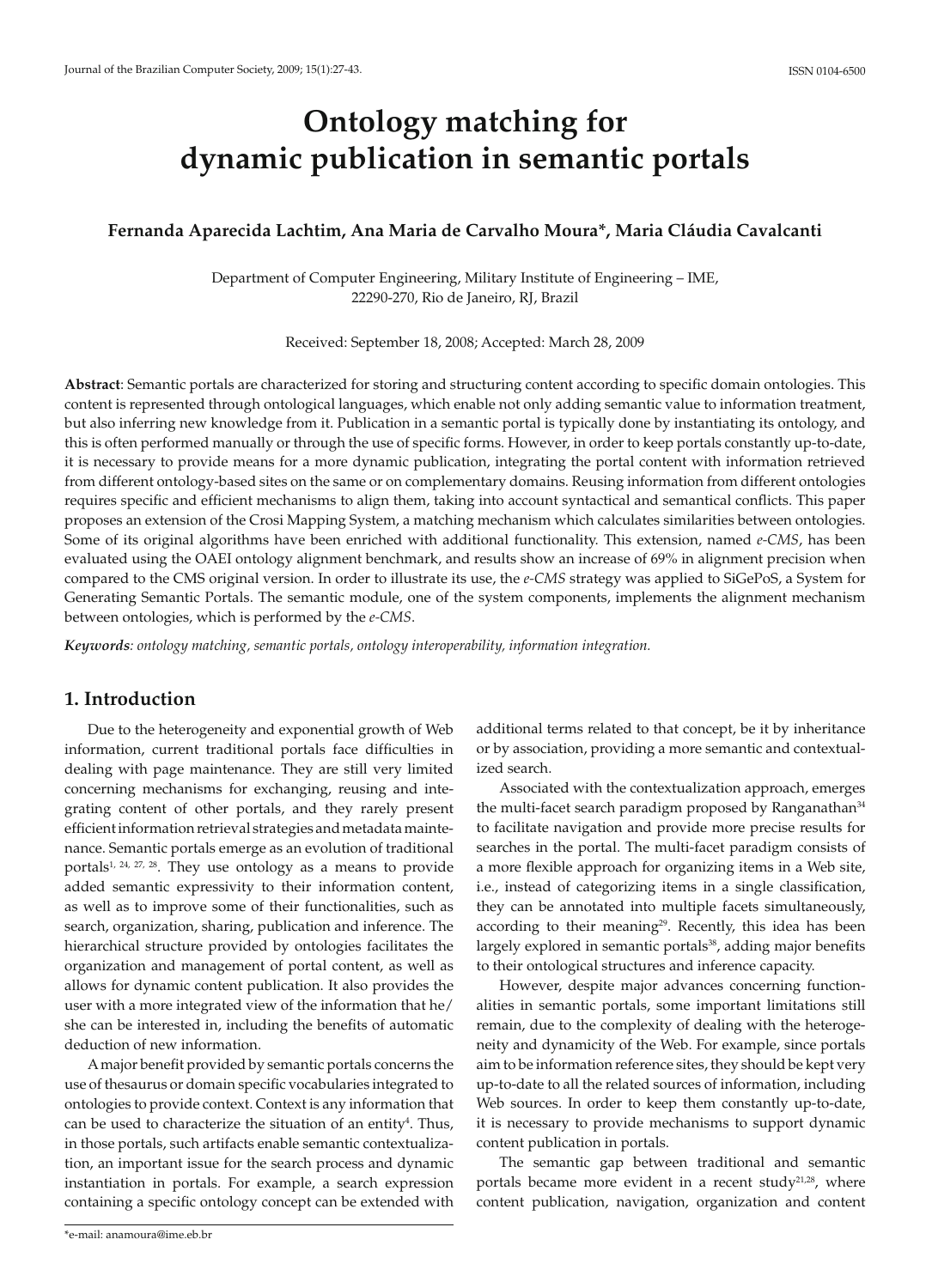management represent an important challenge, specially when these tasks are considered to be performed dynamically. Table 1 presents some of the main tasks usually provided by a portal, and shows how each one is currently performed in a traditional portal, and how it might be executed in a semantic portal in a near future.

In this context, consider for example, the semantic portals generators such as OntoWeb<sup>15</sup> and ODESeW<sup>3</sup>. Despite adopting ontologies as the main approach to organize and interoperate information, they do not provide an automatic mechanism capable of interoperating ontologies and publishing information dynamically.

However, generating information dynamically for a semantic portal is not a trivial task. It requires interoperability techniques that enable aligning (semantic) Web documents or ontologies with the portal domain ontology, so that only relevant information is classified and instantiated. Due to the importance of these techniques, we introduce this paper with a brief overview of ontologies interoperability with emphasis on some matching systems. This study was essential in this work, since it motivated an extension of the Crosi Mapping System<sup>18</sup>, one of the matching mechanisms studied calculates similarities between ontologies. Some of the CMS original algorithms have been enriched with additional functionalities in order to provide better results within our system.

This extension, namely *e-CMS*, has been incorporated into a system that provides the basic infrastructure to dynamically generate content for a semantic portal, in order to enable integration, organization, and publication of information based on the intensive use of ontologies.

Therefore, this paper has two main contributions: i) to describe the *e-CMS* functionalities and show how this extension improved its metric results using an ontology benchmark as a test bed; and ii) to illustrate how this strategy has been implemented in the SiGePoS, a System for Generating Semantic Portals. The main component of SiGePoS, the semantic module, is responsible for retrieving distributed information on the Web according to the domain ontology that sustains the portal. In this work we describe how mappings are established between this information and that domain ontology.

SiGePoS represents the application of the *e-CMS* in an educational semantic portal, and shows, in practice, how

**Table 1**. Main differences between traditional and semantic portals adapted from Reynolds et al.35.

| Task                   | <b>Traditional Portals</b>                      | <b>Semantic Portals</b>                                      |
|------------------------|-------------------------------------------------|--------------------------------------------------------------|
| Search                 | Based on free text                              | Based on ontologies                                          |
| Navigation/            | Fixed hierarchy of                              | Multidimensional                                             |
| organization           | classification                                  | with facets                                                  |
| Content                | Central                                         | Towards a decentralized                                      |
| management             | management                                      | management                                                   |
| Processing             | Non-structured<br>text                          | Done by agents,<br>according to oriented-<br>structured text |
| Content<br>publication | Usually manual or by<br>means of specific forms | Automatic,<br>through ontology<br>integration                |

ontology instances can be dynamically categorized and published in the portal.

The rest of the paper is described as follows. In Section 2 we give a brief overview of the main approaches found in the literature for interoperating ontologies, including some related work on matching systems. Section 3 describes the CMS (Crosi Mapping System) and its extended version, the *e-CMS*, with full details of the additional functionalities it has incorporated. Section 4 presents an evaluation of the proposed *e-CMS*, using an appropriate benchmark that contains a rich set of ontologies. Section 5 describes the the SiGePoS system with a brief description of its main components. This system has been developed according to an architecture proposed to generate content for semantic portals. That section also presents a case study in order to demonstrate the SiGePoS usage. Finally, Section 6 concludes the paper, with suggestions for future work.

# **2. Ontologies Interoperability and Related Work**

Ontologies represent the central key to the Semantic Web13. They are responsible for providing the necessary semantics to contextualize information, enabling interoperability across heterogeneous systems and semantic web applications. Nevertheless, interoperating information on the Web is a complex task, since much of information is described using natural language, without any metadata associated. Creating rich and ontology-based metadata is one of the major challenges in developing the Semantic Web, and it seems to be the solution to allow mechanisms to adequately interoperate ontologies.

(Re)using information from different ontologies requires specific and efficient mechanisms, which should be able to cope with distinct levels of interoperability<sup>9</sup>. Four different approaches to deal with ontologies interoperability are proposed in the literature: mapping, alignment, merge and integration<sup>2</sup>.

Ontology mapping determines when two ontologies are semantically related at conceptual level, and how instances of the source ontology are transformed into instances of the target ontology according to its semantic associations, also providing mechanisms to transfer instances among them<sup>36, 26</sup>. More oriented to deal with complementary ontologies, the alignment approach results in a mutual accordance, where two source ontologies become consistent and coherent, generating as a final result the two original ontologies separately, but with additional links between their equivalent terms. Merge is the process of unifying ontologies of similar domains, where versions of the original ontologies are merged into a single one, with all their terms together, and without referencing their origins.

Finally, in the integration approach, three perspectives can be considered<sup>33</sup>:

i) the merge approach previously described;

ii) when an application uses concepts from one or more ontologies; and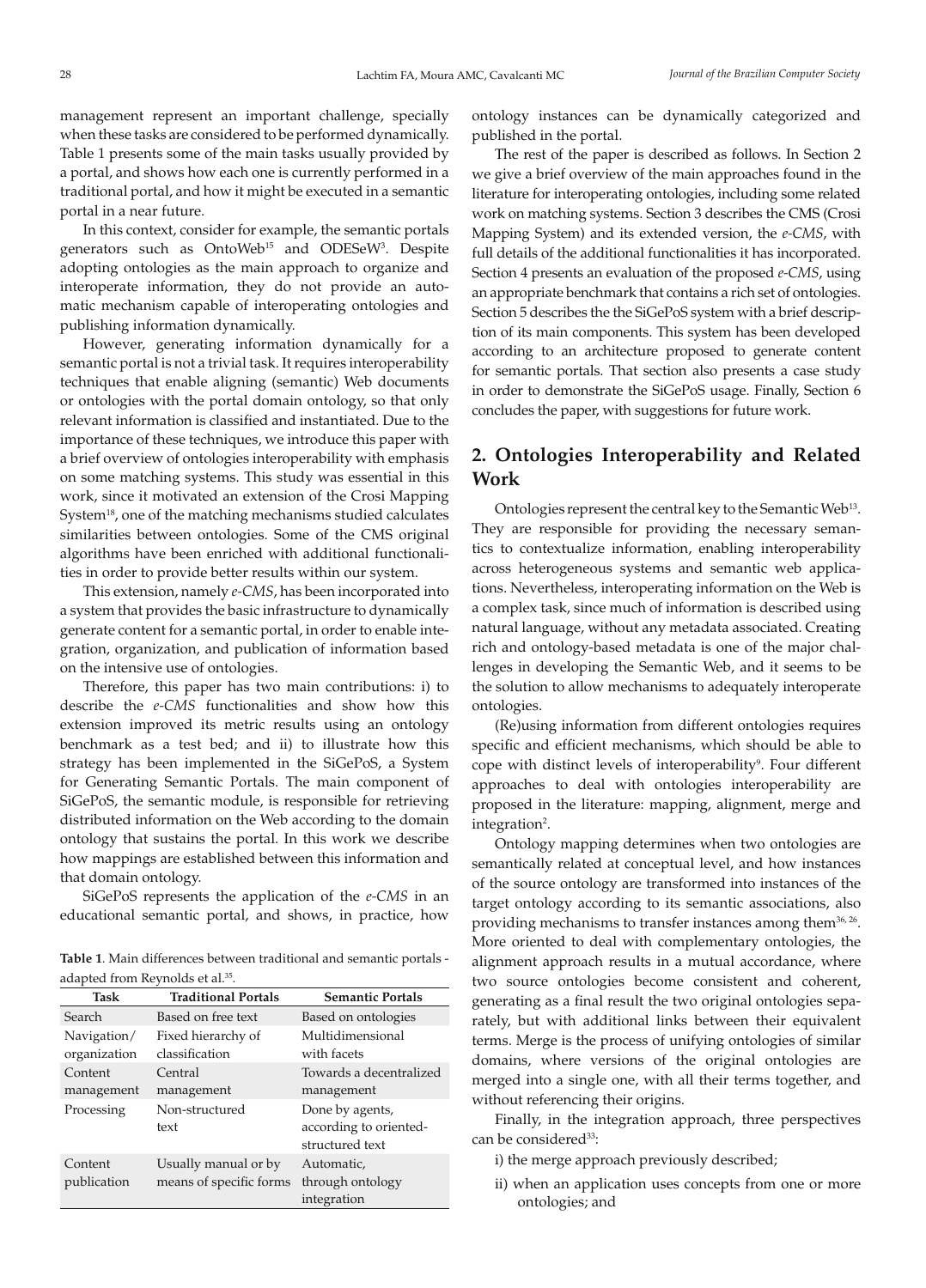iii) when a domain ontology is created reusing one or more ontologies on different domains. The reuse process here is characterized as a result of generalizing, specializing or adapting concepts from other existing ontologies. The latter perspective is the one considered in the scope of this work.

These approaches can be considered as an ontology reuse process, and they show different levels of commitment when matching ontologies: *alignment < mapping < integration < merge.* The *alignment* process establishes only correspondences between ontologies entities, while in the *mapping* process there is an infrastructure to transfer instances from the source ontology into the target one. The *integration* process creates a new ontology from the reuse of others, although it keeps the references to the source ontologies. Finally, the *merge* process generates a new ontology, even though it does not preserve any link with the original ontologies.

However, all these approaches are preceded by a technique usually called *matching*6, 14, 16, 18*,* although sometimes also referred to as an alignment<sup>7,8, 16, 17, 20</sup> or even as a mapping process<sup>30, 31</sup>. Regardless of name, this technique consists in comparing terms from a selected ontology with the terms from a source ontology, so that measurements of lexical, structural and semantic similarities can be established between these terms. Thus, the more refined the similarity results calculated by this process, the better the results provided by the interoperability mechanisms. In this work we adopt the term *matching* to denote this technique.

In recent years many systems have emerged to automate the matching process<sup>6</sup>, although using different strategies and algorithms. ASMOV<sup>16</sup>, Falcon-AO<sup>14</sup>, Ontodna<sup>20</sup>, DSSim<sup>30, 31</sup>, CMS (CROSI Mapping System)<sup>18</sup> are just some examples of tools included in this category of systems. Another list of matching tools can also be found in<sup>6,8</sup>.

Considering that the dynamic generation of content into a semantic portal depends on ensuring interoperability between (semantic) Web ontologies and the portal ontology, a deep study of these matching tools became essential.

#### *2.1. Matching tools*

In this section we give a brief overview of some matching tools found in the literature<sup>16, 14, 20, 30, 31, 18</sup>. They all claim to provide interoperability between ontologies and participate in the OAEII (*The Ontology Alignment Evaluation Initiative*), an initiative created to evaluate this kind of tools. This overview does not intend to be exhaustive, but it focuses on those approaches that present the important features required for our work, considering the techniques employed to deal with syntax, structural and semantic heterogeneities normally found during the matching process between ontologies.

ASMOV16 is an automatic ontology matching tool designed for ontology integration. It produces mappings between concepts, properties and individuals, including mappings from object properties to datatypes properties and vice-versa. Similarity measures are iteratively calculated between entities for a pair of ontologies with the help of thesaurus (Wordnet and UMLS) and the following features are analyzed: lexical description; external structure (parents and children), internal structure (properties restrictions for concepts, types, properties domains and ranges and data values) and individual similarity. Similarity matrices and graphs are generated to provide structural and semantic validation, since invalid mappings are detected.

Falcon AO<sup>14</sup> is another automatic ontology matching system to interoperate semantic Web applications that use related ontologies expressed in RDF and OWL. It includes the following features: linguistic matching, by means of virtual documents (a collection of weighted words related to a class or a property) containing local description and information about the meaning of the entity; structural matching, which employs RDF bipartite graphs to compute structural similarities between domain entities and statements; and semantic analysis that is done over block of mappings (clusters) composed of the domain entities of each ontology, according to their structural proximity. Rules are employed to eliminate semantic conflicts, complementing this phase by tuning up thresholds based on measures obtained in the linguistic and structural phases.

OntoDNA20 goes further than the first two tools, providing automatic ontology mapping and merging. It uses data mining methods and clustering techniques incorporated with lexical similarity to perform the different phases of the process. It uses Formal Concept Analysis – FCA<sup>12</sup>, to capture the ontology structure and properties; and Self-Organizing Map –  $SOM^{39}$  and K-Means<sup>25</sup> to process structural and semantic heterogeneities between ontologies. Lexical heterogeneity is resolved by means of an edit distance technique with a threshold value of 0.8 to discover lexical similarity.

Differently from the other mentioned systems, DSSim<sup>30, 31</sup> was conceived based on the fact that ontology mappings contain inconsistencies, missing or overlapping elements and different entity meanings, hence introducing a certain amount of uncertainty into the process. In order to cope with these problems, this system adopted a multi-agent architecture, where each agent builds up a belief for the correctness of a particular mapping hypothesis. Beliefs or similarity assessments are the comparison results between all concepts and properties of two ontologies (the WordNet dictionary is used in this mapping process). These beliefs are stored into matrices and, after eliminating inconsistencies, they are combined into a more coherent view, in order to provide more refined mappings. It uses a specific technique (Dempster-Shafer theory of evidence<sup>37</sup>) to handle missing data, as well as to model and reason uncertain information. This technique has recently incorporated a multiword ontology entity labels to provide compound term comparisons and abbreviations based on defined language rules<sup>31</sup>.

Last but not least, CMS<sup>18</sup> is yet another automatic matching ontology system. Similarly to the previous tools, it captures OWL ontologies and matches them with the aid of external linguistic resources. CMS implements mapping techniques as independent components, namely: name matchers

I. http://oaei.ontologymatching.org/2007/benchmarks/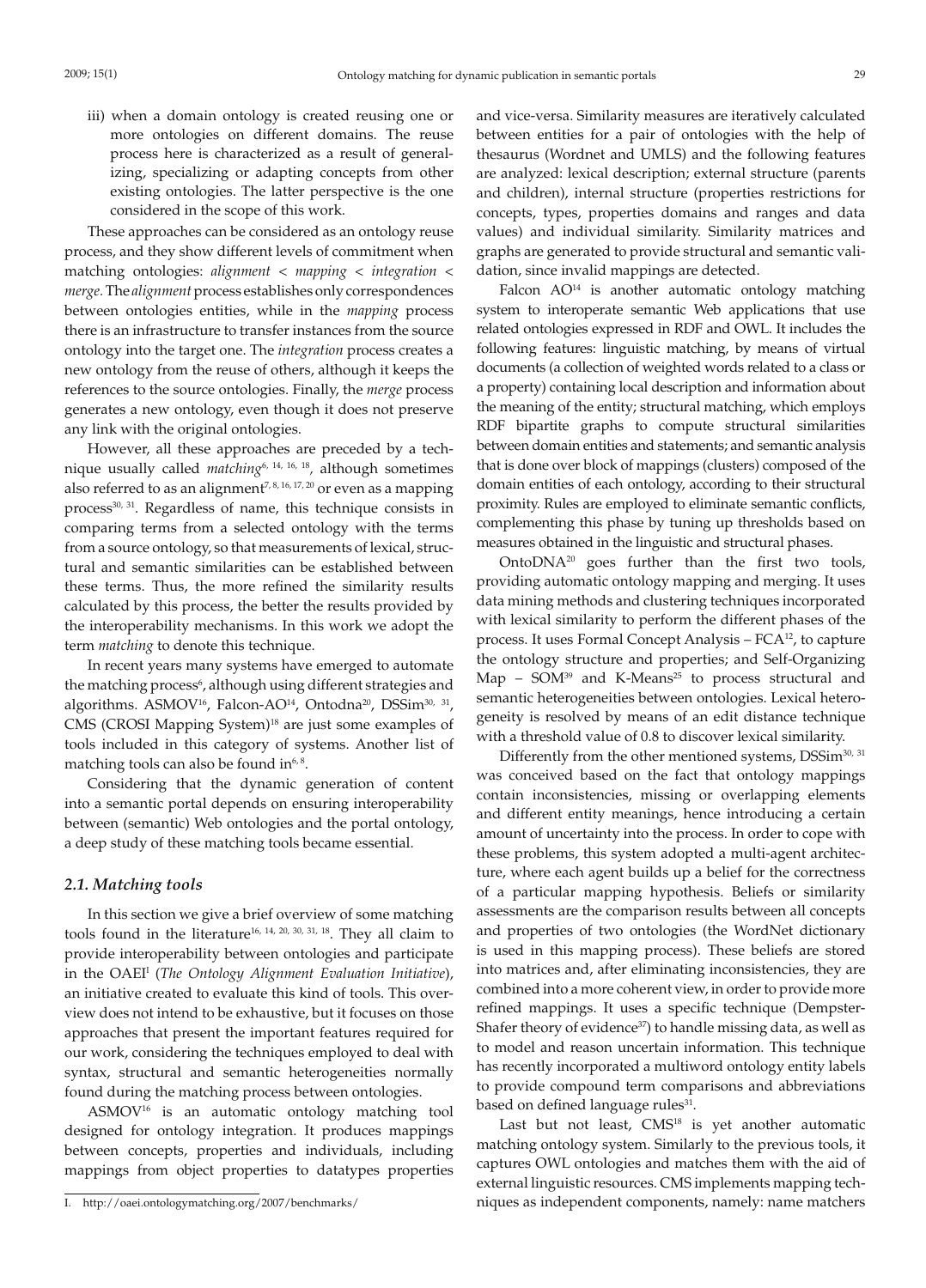and semantic matchers. Name matchers are oriented to solve lexical and syntactical heterogeneities using thesaurus and edit-distance functions, while semantic matchers add a semantic flavor to the process. Heuristic rules are used to exploit structural information, identifying class hierarchies and properties between ontologies. CMS API was publicly available sooner than the other matching tools. Its modular architecture facilitates code reuse and extension. A more detailed description of the CMS system is given in section 3.

#### *2.2. Discussion*

These tools share many common features: they all process OWL and RDF large-scale ontologies, and provide distinct and iterative phases to perform lexical, syntactical and semantic heterogeneities, supported by dictionaries and thesaurus. Their major difference lies in the algorithms used to perform all these matching phases. Some use lexical comparison and statistic analysis to obtain linguistic similarities, and graphs and similarity matrices<sup>16</sup> in combination with rules to analyze ontology structure<sup>14</sup>, whereas  $CMS<sup>18</sup>$  employs more sophisticated functions to implement string distance. OntoDNA<sup>20</sup> adopts a different approach based on data mining and clustering techniques, while DSSim<sup>30</sup> is the only tool that considers partial knowledge in its ontology mapping method. It is able to represent uncertainty, and establishes a set of hypotheses to handle with uncertain information.

Euzenat et al.<sup>8</sup> present a detailed evaluation of these matching tools after being submitted to a large variety of test cases, which consisted of different tracks such as benchmark, expressive ontologies (anatomy) and directories (environment, food, etc.). All these tests have been evaluated according to standard evaluation measures, i.e., precision and recall, which have been computed against the reference alignments. The results of the OAEI initiative emphasize the importance and the maturity level these achieved over the last three years. The fact is that no system has had the best performance in all the tests. For example, ASMOV obtained the best performance in the benchmark track, while Falcon-AO performed best for the thesaurus merging scenario, so far considered as one of the best ontology matching systems.

However, a very important issue in this study concerned the availability of a matching system as an open API that could be incorporated to our architecture, since developing matching systems was beyond our scope. The current work started at the end of 2006, and then, after an exhaustive investigation in the literature on this subject, CMS was the only open code available as an API. It is worth mentioning that, nearly an year later, motivated by the OAEI workshops (2007 and 2008), some systems became available for download (ASMOV<sup>II</sup>, Falcon-AO<sup>III</sup>, OntoDNA<sup>IV</sup>, DSSim<sup>V</sup>). At that point we had already decided to extend CMS with the goal of implementing the *SiGePoS* system.

Furthermore, considering the OAEI results obtained in 20078 , and the CMS OAEI results obtained in 200519 (both combined in Table 2), we observe that CMS shows a performance, regarding precision, very close to the other systems. It also shows similar results with respect to the F-measure, for groups 1xx and 2xx.

## **3. CMS and its Extended Version**

The *CMS* mechanism has been chosen to support the matching process of the semantic module of the SiGePoS system, which will be presented later in section 5. Nevertheless, during the development of the system, it was possible to improve some results in the similarity calculation process, between the domain ontology (the target ontology) and the source ontology retrieved from the Web, since important aspects to our application were not being considered by CMS. Hence, this section aims at describing the main adaptations introduced in the CMS algorithm, considering at first some details of its original version, prior to introducing its extended version.

#### *3.1. Some issues of the CMS algorithm*

The CMS calculates entity similarity between two ontologies: (source and target). In this paper we consider property and relationship as equivalent terms.

Similarity calculation is based on the edit distance algorithms of the *second string* packet<sup>VI</sup>, and includes different classes to process this task, such as<sup>18</sup>:

*OntWNMatcher*: matches entity names using WordNet;

VI. This package, developed by researchers of Carnegie Mellon University, is an open source code built in Java to deal with string matching. It consists of several algorithms, such as: *Levenshtein distance, Monger-Elkan, Jaro, Jaccard similarity, Jensen-Shannon*, among others.

**Table 2**. Results obtained by participants on the benchmark test case (corresponding to harmonic means). OAEI tests involve comparing and matching a set of ontologies with a reference ontology. These tests are organized in three main groups: simple tests (1xx), such as comparing the reference ontology with itself; systematic tests (2xx), which consists of discarding features from the reference ontology and matching the modified and original ontologies; and real tests (3xx), which involve matching real ontologies to the reference ontology.

| Algo |      | <b>ASMOV</b> |       |      | <b>DSSim</b> |       |      | Falcon |       |      | <b>OntoDNA</b> |       |      | CMS-MC |       |
|------|------|--------------|-------|------|--------------|-------|------|--------|-------|------|----------------|-------|------|--------|-------|
|      | Prec | Rec          | F-mea | Prec | Rec          | F-mea | Prec | Rec    | F-mea | Prec | Rec            | F-mea | Prec | Rec    | F-mea |
| 1xx  | 1,00 | 1,00         | 1,00  | 1,00 | 1,00         | 1,00  | 1,00 | 1,00   | 1,00  | 0,94 | 1,00           | 0,97  | 1,00 | 1,00   | 1,00  |
| 2xx  | 0.95 | 0.90         | 0,92  | 0.99 | 0,60         | 0,75  | 0,92 | 0,85   | 0,88  | 0,80 | 0.43           | 0,56  | 0,91 | 0.45   | 0,60  |
| 3xx  | 0,85 | 0,82         | 0,83  | 0,89 | 0,67         | 0,76  | 0,89 | 0,79   | 0,84  | 0,90 | 0,71           | 0,79  | 0,96 | 0,42   | 0,58  |

II. http://support.infotechsoft.com/integration/ASMOV/OAEI-2008/, available upon request.

III. http://iws.seu.edu.cn/projects/matching/

IV. http://pesona.mmu.edu.my/~cckiu/OAEI2007.htm

V. http://pesona.mmu.edu.my/~cckiu/OAEI2007.htm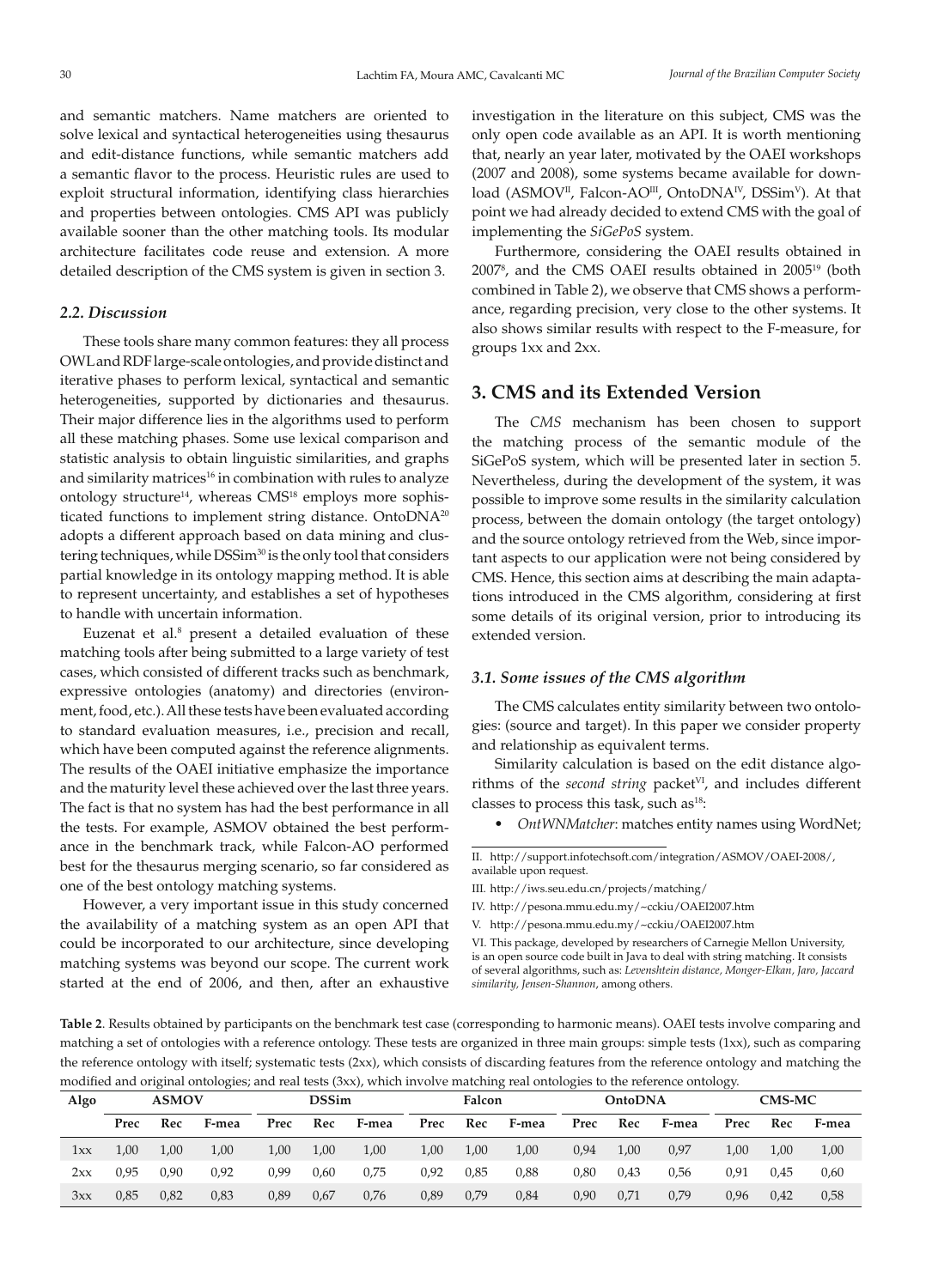- *OntWNPlusMatcher*: the same as before, except that it also uses string distance algorithms;
- OntWNDisSimMatcher: matches names using WordNet structure similarity;
- *OntStructurePlusMatcher*: matches concepts based on their definitions and location in the class hierarchies;
- *OntCanoNameMatcher: matches names in canonical* forms;
- OntHierarchyDisSimMatcher: matches concepts based on the structure similarity with regard to class hierarchy.

These classes can be combined as a sequence previously defined, generating aggregated similarity values. The similarity calculation process is carried out when all the terms (entity names) of a source ontology are compared with those of the target ontology, as a cartesian product.

Calculation of the neighbor terms is done by analysing the relationships, their domains and ranges using edit distance algorithms, without considering any additional knowledge support, such as vocabularies or synonym dictionaries. It also uses these algorithms to verify the ancestors of an entity, although it does not consider its descendants.

Due to our application requirements, two classes have been identified as possible candidates for extension from the list above: OntStructurePlusMatcher and OntCanoNameMatcher. The first for dealing with properties, and the second for considering hierarchies. Their main algorithm steps are described next:

*OntStructurePlusMatcher*

- i. Matches terms using edit distance algorithms (*second string*);
- ii. Stores previous similarity calculation as the initial one;
- iii. Retrieves all related relationships;
- iv. Gets all the domain and ranges of each relationship;
- v. Matches domains and ranges with edit distance algorithms;
- vi. Uses the similarity of the relationships domains and ranges to refine the initial similarity.

Furthermore, heuristics are included in this process to calculate similarity of ontology properties. An arbitrary weight (w) is assigned to a property, according to the following situations:

- *s* (PDR): if property, domain and range are equivalent , then  $w = 1$ ;
- $(PD)$ : if property and domain are equivalent, then  $w = 0.9$ ;
- (PR): if property and range are equivalent, then  $w = 0.8$ ;
- *s* (DR): if domain and range are equivalent, then w = 0.7;
- (D): if domain is equivalent, then  $w = 0.4$ ;
- $\alpha$  ): if nothing is equivalent, then  $w = 0$ .

## $OntCanoNameMatcher$

This class takes the canonic name of an entity, is represented by the class name concatenated to the local name of its parent class, or if it does not have a parent, it is concatenated to its descendant nodes. For example, if A is subclass of B, which is subclass of C, then the canonical names of A and B are C.B.A and C.B respectively. Thus, terms are extracted from the source and target ontologies, generating canonical names, before being submitted to the edit distance algorithms. The sequence order of execution within this class is:

- i. Select the terms with a low similarity value (different terms);
- ii. Retrieve the ascendants of these terms;
- iii. Concatenate these terms to their ascendants;
- iv. Match each term of a concatenated sequence of a source ontology with the one within the target ontology.

#### *3.2. The extended CMS (e-CMS)*

In order to obtain a more refined matching process, able to cope with our system requirements, we decided to extend the original version of CMS, taking into account the flexibility of the API code available to users. The idea was to aggregate into CMS some specific strategies considered important in the matching process for our system, in order to bring benefits and richer results from the similarity calculation process. The new extended version of CMS was named *e-CMS*.

This extension contemplated some important issues, as described next.

#### **3.2.1. Algorithm adaptations**

The first modification in the CMS algorithm concerned the implementation of a mechanism, namely *oriented matching*. This strategy makes it possible that only a subset of terms within the source ontology needs to be compared with some terms within the target ontology. As it will be described later in section 5, source ontologies correspond to documents that are retrieved from queries submitted to a semantic query search machine. These documents probably contain terms and relationships that are included in the queries, representing therefore, a subset of the ontology entities if we consider the whole ontology. Hence, we adapted the *directed matching* strategy not only by modifying the weight values in the similarity calculation, but also by considering only the entities included in the queries.

The second modification concerns the extension of the following API Java classes:

• OntStructurePlusMatcher: Besides calculating the entities similarity by using the *edit distance* algorithm, a domain dictionary has been added to this calculation, in order to improve precision and recall. In the scope of this work a dictionary on the educational domain was created with equivalent terms for concepts and relationships, both in English and in Portuguese. In its original version, this algorithm verified only the relationships that included some kind of restriction. Hence, this modification made it possible to analyze a relationship, independently of any restriction;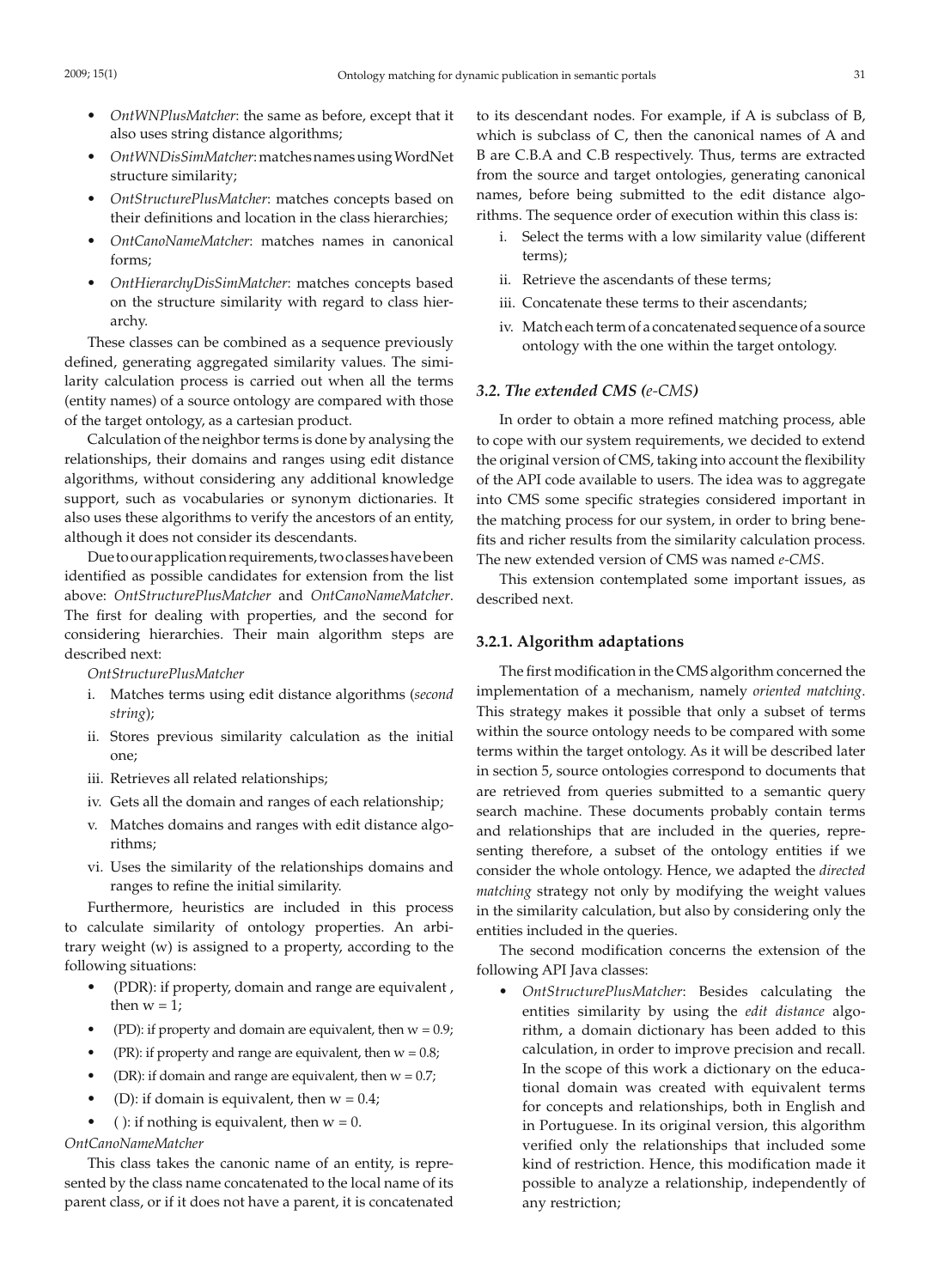*OntoCanoNameMatcher*: The domain dictionary mentioned previously was also added to this process as an extension to this class. Furthermore, this class considered only the concepts hierarchies which were different in the source and target ontologies, i.e., when matching two concepts of these ontologies, if they had the same name, they were considered similar, independently of their context. Thus, we added to this procedure an analysis of all the concepts hierarchies in order to consider their context neighborhood. Hence, the analysis of the concept descendants, not considered before, has been added to this *API*, since only the ascendant concepts were taken into account in its original version.

Finally, we changed the sequence of execution in the CMS algorithm, as showed in Figure 1. It comprehends four main steps:

- i. Analysis of terms similarity between the source and target ontologies, using the edit distance algorithms;
- ii. If terms are not similar, their equivalent terms are also analyzed;
- iii. Even if the terms above are considered similar, their relationships (domain and range) are verified to ensure



**Figure 1**. The *e-CMS* algorithm execution order.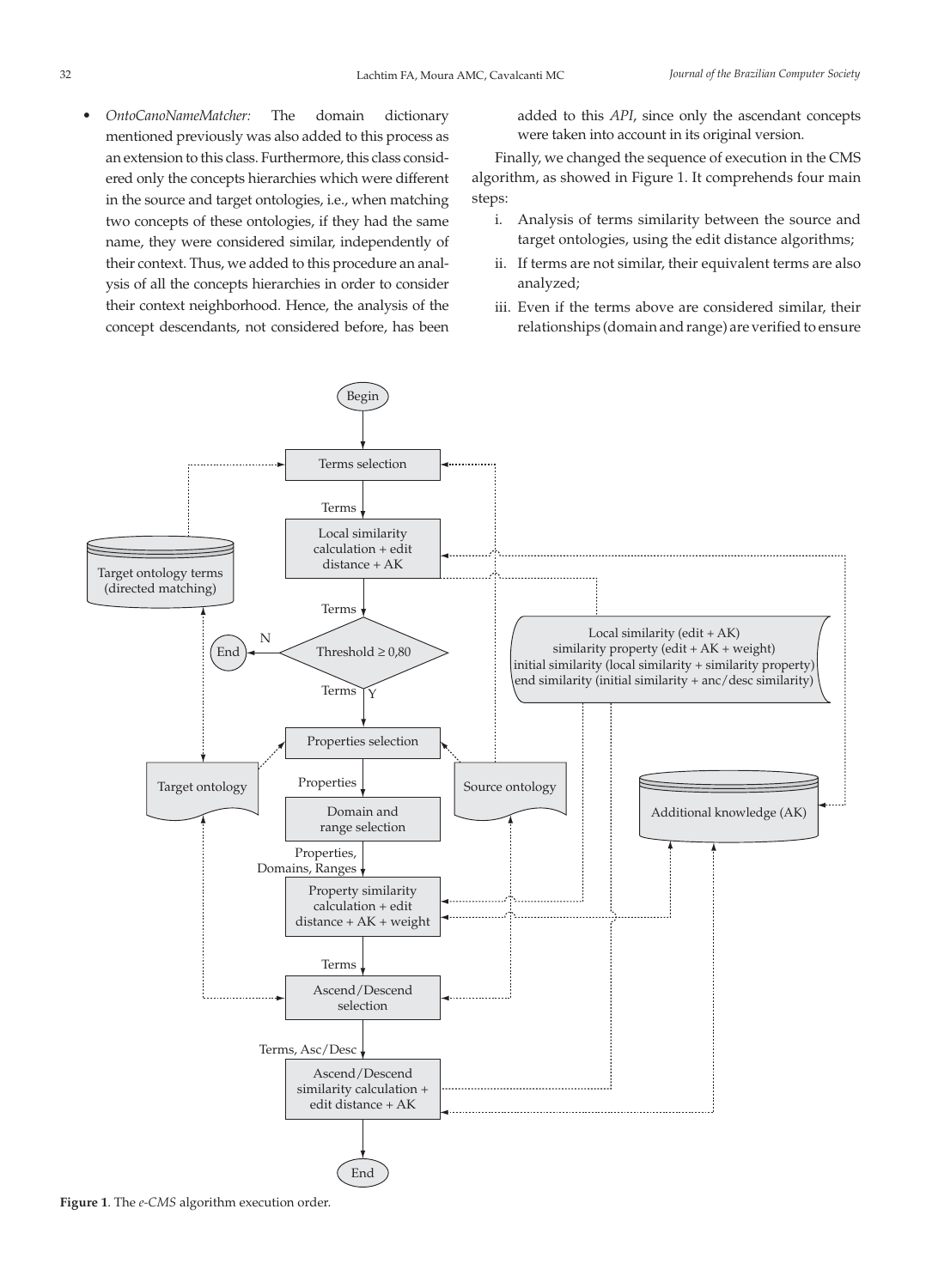they correspond to the same context. Equivalent terms of these properties are also considered in this step;

iv. Finally, ascendant and descendant concepts present in the source and target ontologies are also analyzed using the edit distance algorithms, aided by an additional knowledge, i.e., a domain dictionary. The analysis of neighbor terms that takes into account properties, ascendant and descendant concepts are very important to ensure contextualization.

## **4. Experimental Tests Using the OAEI Benchmark**

The *e-CMS* evaluation was conducted using a benchmark and an *API module* originally proposed to evaluate ontology alignment mechanisms. Both, benchmark and API, are included in the OAEI initiative, mentioned in section 2.1. This benchmark includes a collection of 51 ontologies on the bibliographic references domain, from which *precision, recall and F-measure*VII values have been measured during the similarity calculation process of a selected set of mechanisms, including the original *CMS* and the proposed *e-CMS*.

This evaluation consisted of a set of tests, where each test compares a source ontology (reference ontology, which is a complete ontology on bibliographic domain), with the remaining 50 ontologies (test ontologies), most of them created as a modified version of the reference ontology. These modifications contemplated basically:

- i. modification of entity names, that may be replaced by random strings, synonyms, names in other languages, etc.;
- ii. comments, which can be eliminated or translated into other languages;
- iii. hierarchies, which can be eliminated, extended or flattened;
- iv. instances can be eliminated;
- v. properties can be eliminated or restrictions in the classes can be suppressed; and
- vi. classes can be extended or flattened.

The mechanisms that took part in these tests, generated a file for each ontology pair, in a format defined by the alignment *API*, containing for each matched concept pair, an associated weight value. These files were compared to a standard set of pre-defined similar files (*refAlign*) included in the benchmark, which contained all expected matched concept pairs (source and target) and the weight values defined as a reference for the tests. Finally, based on these latter files, another pair of files containing precision, recall<sup>19</sup> and F-measure values, respectively, was generated.

#### *4.1. Experimental tests using the OAEI benchmark*

Tests have been run using three alignment mechanisms, available in the benchmark to compute similarities: *RefAlign, SMO* and *Levenshtein.* Additionally, it included three other versions of *CMS*:

- i. *CMS-MC*, that matches all the best similarity values obtained from the alignment mechanisms, selecting those with higher recall, precision and F-measure values;
- ii. *CMS Strut-Cano*, which uses only two classes of the original CMS; and
- iii. the *e-CMS*, with the extensions proposed in section 3.2. During the tests with the 51 ontologies, for all precision, recall and F-measure values obtained, a minimum threshold of 0.80 was considered for the similarity matching values, implying that matches under this threshold were discarded.

Table 3 presents the precision values, where it is possible to notice that *CMS-MC,* in most cases, presents the best values. This is due to the fact it contains the best similarities values previously and manually selected from exhaustive tests. On the other hand, *e-CMS,* in most cases (as compared to the other algorithms), presents the best results. Table 3 also shows the recall values, where *Levenshtein* and *e-CMS* present, in most cases, the best values.

OAEI tests with ontologies have been grouped according to their common characteristics, and were organized into three groups (1xx, 2xx, and 3xx) as listed in Table 2. In this analysis, we organized them into five groups (A-E). Groups A and E correspond to groups 1xx and 3xx, respectively. However, group 2xx was subdivided into 3 other groups: B, C and D. Each group consists of a set of tests (lines in Table 3), and each line corresponds to a test ontology. These groups are described as follows:

- *s* Group A: Test ontologies in this group involve not only ontologies completely different from the reference ontology, as well as of other ontologies whose domain is similar to the reference one. The *e-CMS* shows best performance when compared to *CMS\_strutCano*, due to the dictionary of terms which has been included in the matching algorithm, loosing only to *CMS-MC*, for the same reason pointed above;
- *s* Group B: In this group, test ontologies involve entities whose names have been replaced by strings, synonyms and names in other languages, a fact that is well treated by *e-CMS*. *CMS-MC* has the best performance for precision, although *e-CMS* presents the best values for recall and F-measure;
- *s* Group C: In the test ontologies from this group, properties have been added or eliminated, and hierarchies have been modified. Again *e-CMS* has the best values for recall and F-measure and *CMS-MC* has the best performance for precision;
- *s* Group D: In the test ontologies from this group, class names, comments and labels have been eliminated and replaced by random strings, but some test ontologies maintain the same properties. Since *e-CMS* does not consider instances for similarity calculation, it presented the worst results in recall, precision and F-measure;
- Group E: The test ontologies in this group are characterized by differences in structure, class names

VII. The F-measure (F) is defined as a harmonic mean of precision (P) and recall (R) values, i.e.,  $F = 2PR / (P+R)$ . This measure was derived by van Rijsbergen (http://www.dcs.gla.ac.uk/Keith/Preface.html).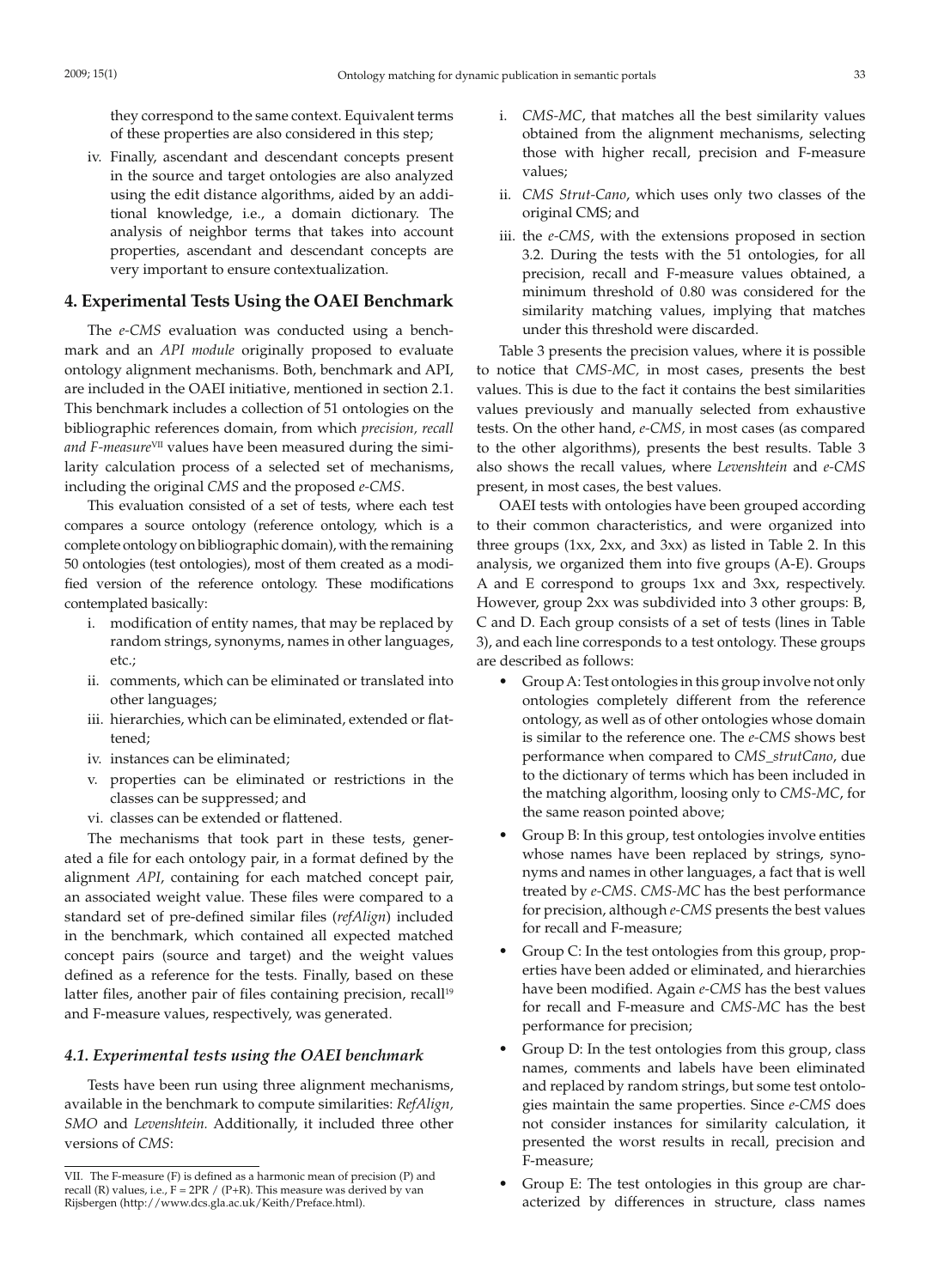**Table 3**. Precision, recall and F-measure results for different algorithms.

|   |       | <b>SMO</b> |                          |       | Levenshtein |                          |                          | $CMS - MC$               |                          | CMS-StrutCano |       |                          | e-CMS |       |                          |
|---|-------|------------|--------------------------|-------|-------------|--------------------------|--------------------------|--------------------------|--------------------------|---------------|-------|--------------------------|-------|-------|--------------------------|
|   | Prec  | Rec        | Fmea                     | Prec  | Rec         | Fmea                     | Prec                     | Rec                      | Fmea                     | Prec          | Rec   | Fmea                     | Prec  | Rec   | Fmea                     |
| А | 0,618 | 1,000      | 0,764                    | 0,618 | 1,000       | 0,764                    | NaN                      | NaN                      | $\overline{\phantom{m}}$ | 0,867         | 0,671 | 0,757                    | 0,889 | 1,000 | 0,941                    |
|   | 0,000 | NaN        | $\overline{\phantom{a}}$ | 0,000 | NaN         | $\sim$                   | NaN                      | NaN                      | $\overline{\phantom{a}}$ | NaN           | NaN   | $\overline{\phantom{a}}$ | NaN   | NaN   |                          |
|   | 0,618 | 1,000      | 0,764                    | 0,618 | 1,000       | 0,764                    | 1,000                    | 0,788                    | 0,881                    | 0,843         | 0,660 | 0,740                    | 0,853 | 1,000 | 0,921                    |
|   | 0,618 | 1,000      | 0,764                    | 0,618 | 1,000       | 0,764                    | 1,000                    | 0,788                    | 0,881                    | 0,843         | 0,660 | 0,740                    | 0,853 | 1,000 | 0,921                    |
| B | 0,016 | 0,011      | 0,013                    | 0,017 | 0,011       | 0,013                    | 1,000                    | 0,189                    | 0,318                    | 0,646         | 0,207 | 0,314                    | 0,650 | 0,269 | 0,381                    |
|   | 0,618 | 1,000      | 0,764                    | 0,618 | 1,000       | 0,764                    | 1,000                    | 0,697                    | 0,821                    | 0,843         | 0,609 | 0,707                    | 0,865 | 0,990 | 0,923                    |
|   | 0,594 | 0,949      | 0,731                    | 0,549 | 0,763       | 0,639                    | 1,000                    | 0,605                    | 0,754                    | 0,831         | 0,609 | 0,703                    | 0,836 | 0,897 | 0,865                    |
|   | 0,302 | 0,330      | 0,315                    | 0,221 | 0,176       | 0,196                    | 1,000                    | 0,230                    | 0,374                    | 0,718         | 0,289 | 0,412                    | 0,867 | 1,000 | 0,929                    |
|   | 0,367 | 0,382      | 0,374                    | 0,334 | 0,310       | 0,322                    | 1,000                    | 0,255                    | 0,406                    | 0,605         | 0,269 | 0,372                    | 0,624 | 0,361 | 0,457                    |
|   | 0,367 | 0,382      | 0,374                    | 0,334 | 0,310       | 0,322                    | 1,000                    | 0,264                    | 0,418                    | 0,605         | 0,269 | 0,372                    | 0,624 | 0,361 | 0,457                    |
|   | 0,594 | 0,949      | 0,731                    | 0,549 | 0,763       | 0,639                    | 1,000                    | 0,473                    | 0,642                    | 0,800         | 0,454 | 0,579                    | 0,817 | 0,722 | 0,767                    |
|   | 0,302 | 0,330      | 0,315                    | 0,221 | 0,176       | 0,196                    | 1,000                    | 0,103                    | 0,187                    | 0,609         | 0,145 | 0,234                    | 0,879 | 0,980 | 0,927                    |
| C | 0,618 | 1,000      | 0,764                    | 0,618 | 1,000       | 0,764                    | 1,000                    | 0,708                    | 0,829                    | 0,843         | 0,660 | 0,740                    | 0,853 | 1,000 | 0,921                    |
|   | 0,961 | 1,000      | 0,980                    | 0,961 | 1,000       | 0,980                    | 1,000                    | 0,788                    | 0,881                    | 0,843         | 0,660 | 0,740                    | 0,853 | 1,000 | 0,921                    |
|   | 0,618 | 1,000      | 0,764                    | 0,618 | 1,000       | 0,764                    | 0,788                    | 0,788                    | 0,788                    | 0,843         | 0,660 | 0,740                    | 0,853 | 1,000 | 0,921                    |
|   | 0,359 | 1,000      | 0,528                    | 0,363 | 1,000       | 0,533                    | 0,788                    | 0,788                    | 0,788                    | 0,000         | 0,000 | $\overline{\phantom{a}}$ | 0,718 | 1,000 | 0,836                    |
|   | 0,542 | 1,000      | 0,703                    | 0,576 | 1,000       | 0,731                    | 1,000                    | 0,760                    | 0,864                    | 0,747         | 0,653 | 0,697                    | 0,780 | 1,000 | 0,876                    |
|   | 0,618 | 1,000      | 0,764                    | 0,618 | 1,000       | 0,764                    | 1,000                    | 0,788                    | 0,881                    | 0,843         | 0,660 | 0,740                    | 0,853 | 1,000 | 0,921                    |
|   | 0,961 | 1,000      | 0,980                    | 0,961 | 1,000       | 0,980                    | 1,000                    | 0,788                    | 0,881                    | 0,843         | 0,660 | 0,740                    | 0,853 | 1,000 | 0,921                    |
|   | 0,359 | 1,000      | 0,528                    | 0,363 | 1,000       | 0,533                    | 0,838                    | 0,788                    | 0,812                    | 0,000         | 0,000 | $\overline{\phantom{a}}$ | 0,711 | 0,970 | 0,821                    |
|   | 0,892 | 1,000      | 0,943                    | 0,917 | 1,000       | 0,957                    | 0,788                    | 0,788                    | 0,788                    | 0,000         | 0,000 | $\overline{\phantom{a}}$ | 0,718 | 1,000 | 0,836                    |
|   | 0,949 | 1,000      | 0,974                    | 0,959 | 1,000       | 0,979                    | 1,000                    | 0,724                    | 0,840                    | 0,843         | 0,689 | 0,758                    | 0,846 | 1,000 | 0,917                    |
|   | 0,951 | 1,000      | 0,975                    | 0,951 | 1,000       | 0,975                    | 0,961                    | 0,757                    | 0,847                    | 0,843         | 0,660 | 0,740                    | 0,837 | 0,990 | 0,907                    |
|   | 0,319 | 1,000      | 0,484                    | 0,330 | 1,000       | 0,496                    | 0,766                    | 0,793                    | 0,779                    | 0,091         | 0,035 | 0,051                    | 0,675 | 1,000 | 0,806                    |
|   | 0,352 | 1,000      | 0,521                    | 0,359 | 1,000       | 0,528                    | 0,757                    | 0,757                    | 0,757                    | 0,000         | 0,000 | $\frac{1}{2}$            | 0,663 | 0,940 | 0,778                    |
|   | 0,892 | 1,000      | 0,943                    | 0,917 | 1,000       | 0,957                    | 0,838                    | 0,788                    | 0,812                    | 0,000         | 0,000 | $\overline{\phantom{a}}$ | 0,711 | 0,970 | 0,821                    |
|   | 0,806 | 1,000      | 0,893                    | 0,879 | 1,000       | 0,936                    | 0,766                    | 0,793                    | 0,779                    | 0,000         | 0,000 | $\overline{\phantom{a}}$ | 0,675 | 1,000 | 0,806                    |
|   | 0,825 | 1,000      | 0,904                    | 0,869 | 1,000       | 0,930                    | 0,757                    | 0,757                    | 0,757                    | 0,000         | 0,000 | $\overline{\phantom{a}}$ | 0,663 | 0,940 | 0,778                    |
| D | 0,016 | 0,110      | 0,028                    | 0,017 | 0,011       | 0,013                    | $\overline{\phantom{a}}$ | $\overline{\phantom{a}}$ | $\overline{\phantom{m}}$ | 0,100         | 0,011 | 0,020                    | 0,097 | 0,011 | 0,020                    |
|   | 0,016 | 0,110      | 0,028                    | 0,017 | 0,011       | 0,013                    | $\frac{1}{2}$            | $\overline{a}$           | $\overline{a}$           | 0,100         | 0,011 | 0,020                    | 0,097 | 0,011 | 0,020                    |
|   | 0,000 | 0,000      | $\overline{\phantom{a}}$ | 0,000 | 0,000       | $\overline{\phantom{a}}$ | $\overline{a}$           |                          | $\overline{a}$           | 0,000         | 0,000 | $\overline{\phantom{a}}$ | 0,000 | 0,000 | $\overline{\phantom{a}}$ |
|   | 0,016 | 0,110      | 0,028                    | 0,017 | 0,011       | 0,013                    | $\overline{\phantom{a}}$ | $\overline{\phantom{a}}$ | $\overline{\phantom{a}}$ | 0,100         | 0,011 | 0,020                    | 0,097 | 0,011 | 0,020                    |
|   | 0,016 | 0,110      | 0,028                    | 0,017 | 0,011       | 0,013                    |                          |                          |                          | 0,100         | 0,011 | 0,020                    | 0,097 | 0,011 | 0,020                    |
|   | 0,016 | 0,110      | 0,028                    | 0,017 | 0,011       | 0,013                    | $\overline{\phantom{a}}$ | $\overline{\phantom{a}}$ | $\overline{\phantom{m}}$ | 0,100         | 0,011 | 0,020                    | 0,097 | 0,011 | 0,020                    |
|   | 0,000 | 0,000      | $\bullet$                | 0,000 | 0,000       | $\overline{\phantom{a}}$ | $\overline{\phantom{a}}$ | $\overline{\phantom{a}}$ | $\overline{\phantom{a}}$ | 0,000         | 0,000 | $\overline{\phantom{a}}$ | 0,000 | 0,000 | $\overline{\phantom{a}}$ |
| E | 0,873 | 0,787      | 0,828                    | 0,938 | 0,246       | 0,390                    | 1,000                    | 0,363                    | 0,533                    | 1,000         | 0,033 | 0,064                    | 1,000 | 0,263 | 0,416                    |
|   | 0,682 | 0,625      | 0,652                    | 0,936 | 0,605       | 0,735                    | 1,000                    | 0,348                    | 0,516                    | NaN           | 0,000 | $\overline{\phantom{a}}$ | 0,964 | 0,584 | 0,727                    |
|   | 0,662 | 0,837      | 0,739                    | 0,887 | 0,796       | 0,839                    | 1,000                    | 0,474                    | 0,643                    | 0,858         | 0,490 | 0,624                    | 0,843 | 0,796 | 0,819                    |
|   | 0,858 | 0,948      | 0,901                    | 0,908 | 0,908       | 0,908                    | 0,850                    | 0,566                    | 0,680                    | 0,912         | 0,540 | 0,678                    | 0,877 | 0,869 | 0,873                    |

and properties. They have not been created based on the reference ontology, since they represent real ontologies, on bibliographical domain. All *CMS* algorithms versions presented good results for precision values, while recall values presented smaller values as compared to the other groups. For most tests in this group, *e-CMS* presents the best results with respect to the F-measure values.

#### *4.2. Tests using different thresholds*

In order to conduct a better analysis of results using *e-CMS*, we executed the same benchmark tests of section 4.1, using different thresholds: 0.60, 0.80 and 0.95. Figures 2, 3 and 4 present, respectively, precision, recall and F-measure results for these tests.

When comparing precision results using threshold 0.60 to the others varying from 0.80 to 0.95, one notices a considerable reduction of values in all occurrences, due to the increasing number of matching entities, although many of them have been considered irrelevant. Although the higher values of precision present low occurrences with threshold 0.80, as compared to threshold 0.95, the former still presents more better results for recall. With respect to the F-measure, the results for the 0,80 threshold were mostly better than for those obtained with other tested thresholds.

Increasing the threshold to 0.95 resulted in very inexpressive alterations in tests involving ontologies in other languages and in tests with ontologies composed of random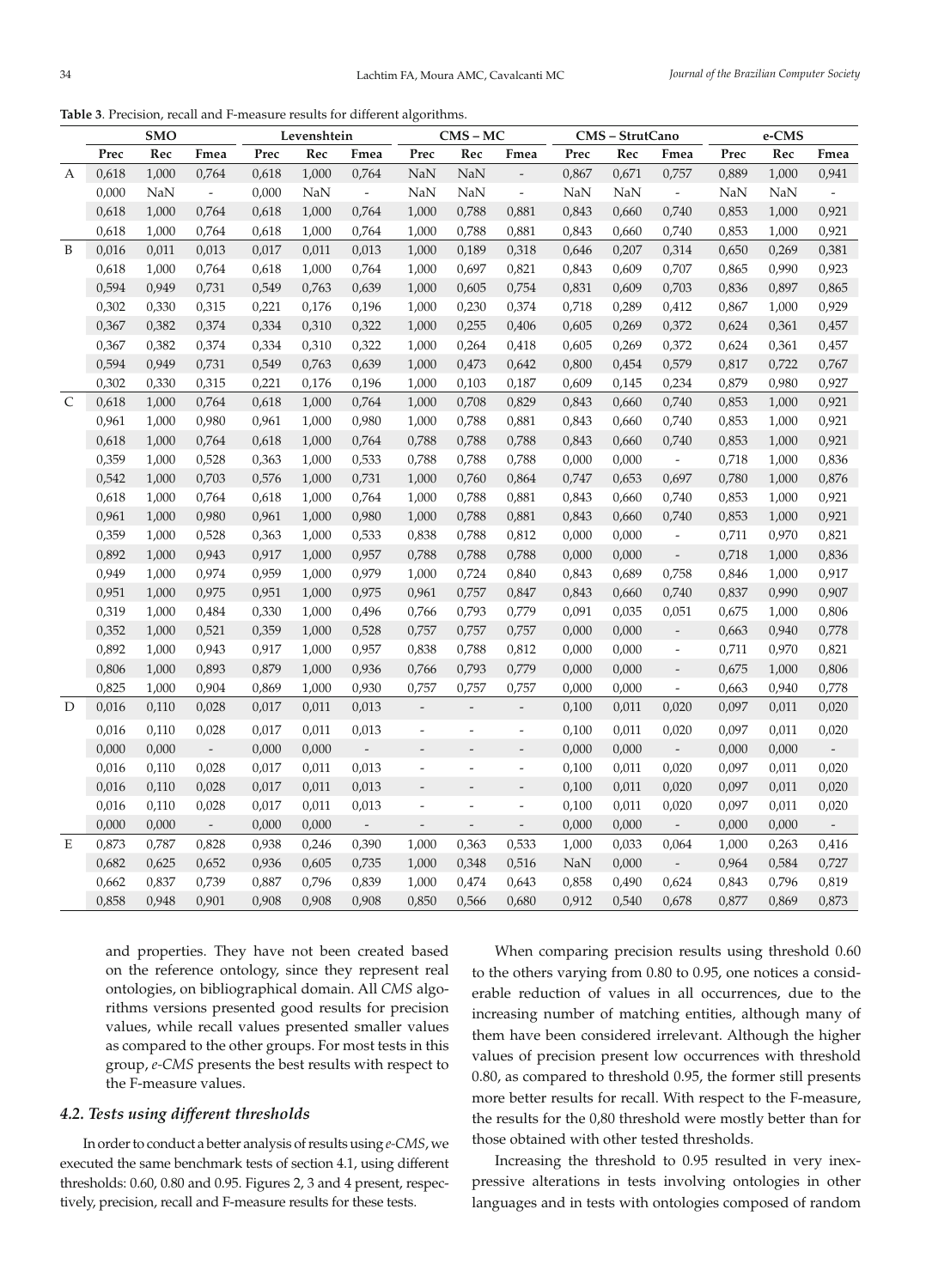

**Figure 2**. Precision results using different thresholds.



**Figure 3**. Recall results using different thresholds.



**Figure 4**. F-Measure results using different thresholds.

strings. Recall, precision and F-measure presented poor values in tests with 2 ontologies in group C, since contextualization properties in the hierarchy are very important in *e-CMS*, which does not take instances into account in the similarity calculation.

It is worth noticing that the higher the restriction level in the matching process, the lower the number of matching results. This is the case, for example, of tests with some ontologies of the groups C and D, which have had properties and comments suppressed and hierarchies modified. While there have been many matching results for thresholds lower than 0.95, this did not occur for threshold 0.95.

Figures 2 and 3 show that for threshold 0.80, precision values present 32% more better results as compared to threshold 0.95. However, recall results for threshold 0.80 present a set of better values, corresponding to 58% as

compared to threshold 0.95. With respect to the F-measure, Figure 4 shows that for threshold 0.80 results present 85% of better values as compared to threshold 0.95, while the other 15% remain similar. For threshold 0.60 all results present lower values as compared to threshold 0.60.

Furthermore, no recall value for the latter threshold presents better results than for threshold 0.80. Hence, since the quality of the matching process depends from both precision and recall level, this analysis showed that threshold 0.80 is the best one, since it presents best results for the F-measure. Consequently, threshold 0.80 has been chosen as the most appropriate for similarity calculation in the *SiGePoS* system.

#### *4.3. Tests considering properties, with different weights*

As already mentioned in section 3.1, *CMS* uses specific weights (w) to calculate similarity of ontology properties. Seeking for better results in the recall, precision and F-measure results for *e-CMS* using threshold 0.80, we decided to modify the original weights when calculating property similarities. Three tests have been run, incrementing the original weights by 10, 20 and 30% respectively. However, these experiments did not produce good results, since all the recall, precision and consequently F-measure values were reduced. Hence we changed the strategy, applying the opposite condition, i.e., decreasing the original weights in 10, 20 and 30% respectively. In this case the results provided by the *e-CMS* improved with an increase on precision values.

Figures 5, 6 e 7 present the new values for precision, recall and F-Measure, setting the weight parameters (PDR, PD, etc., as described in section 3.1) with values 1, 0.80, 0.70, 0.60, 0.30 and 0, respectively. Comparing the graphs on Figures 2, 3 and 4 with those on Figures 5, 6 and 7, respectively, we notice that precision, recall and F-measure decreased for some ontologies of group B and for others either there was a very subtle recall decrease or the same value was maintained.

Further, this comparison shows that 69% of precision results have increased, 8% have decreased and 24% remained stable, while for recall results 61% have remained the same, with a subtle decrease for the other values. With respect to the F-measure values (comparing Figures 4 and 7), we can observe an increase of 38% and a decrease of 35%, while 25% of the values remained constant.

#### *4.4. Discussion*

From the previous analyses it was possible to conclude that, despite having a decrease for recall results, precision results presented an increase of 69%. Analyzing F-measure values we notice a subtle increase on the results. Therefore, we can conclude that it is worth using the *e-CMS* with this score modification (decrease of 10%), for the threshold 0.80.

Even though our work has been conceived strongly based on the CMS algorithm, and showed gains when compared to all its flavors, it is interesting to compare our results with related works, mentioned in section 2. Table 4 extends Table 2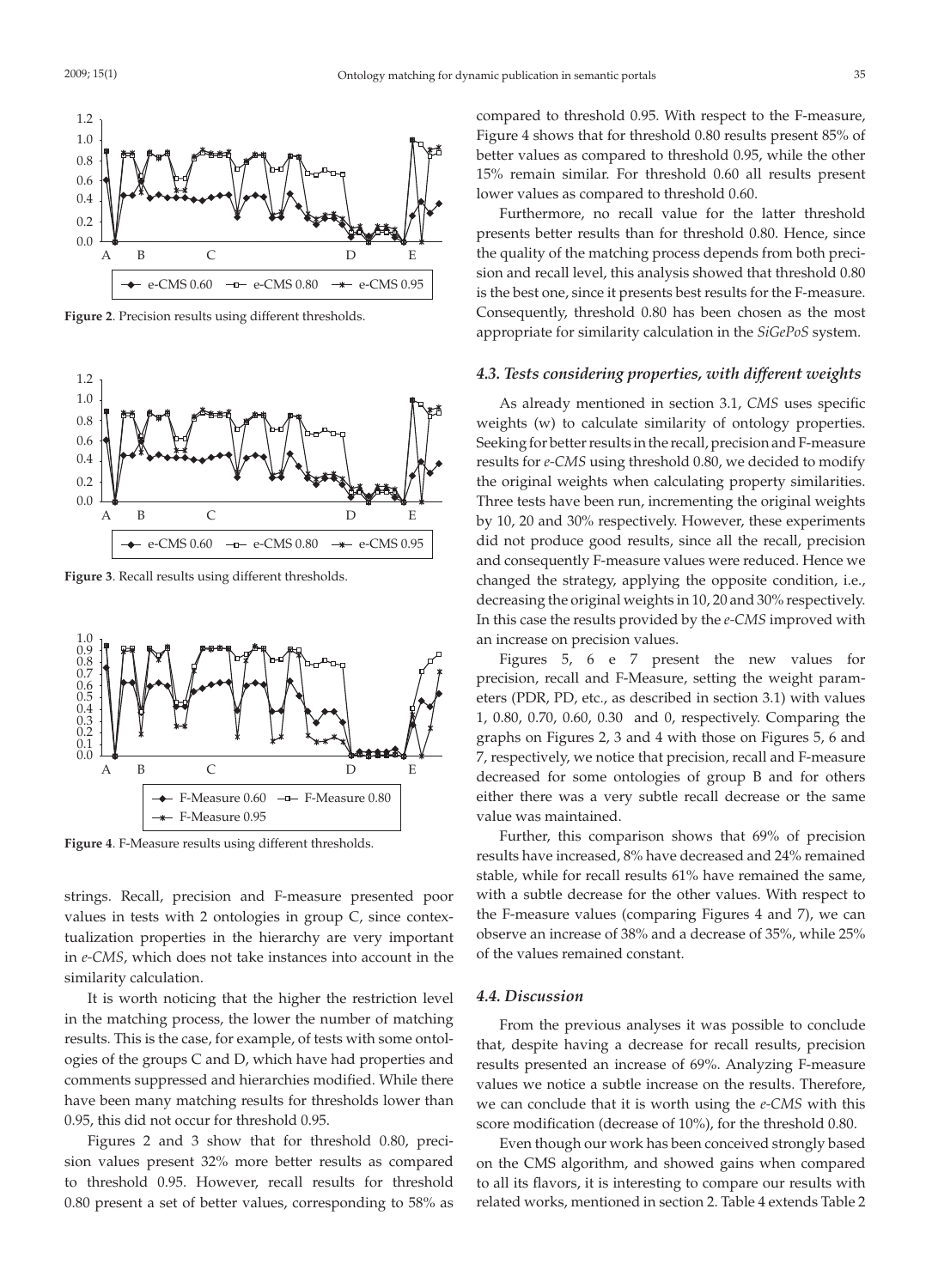**Table 4**. Adaptation of Table 2, with e-CMS results.

| Algo |           | <b>ASMOV</b> |                |      | <b>DSSim</b> |                   |      | <b>Falcon</b> |                |           | OntoDNA |                |           | CMS-MC      |                                                                            |                   | e-CMS |                      |
|------|-----------|--------------|----------------|------|--------------|-------------------|------|---------------|----------------|-----------|---------|----------------|-----------|-------------|----------------------------------------------------------------------------|-------------------|-------|----------------------|
|      |           |              | Prec Rec F-mea |      |              |                   |      |               |                |           |         |                |           |             | Prec Rec F-mea Prec Rec F-mea Prec Rec F-mea Prec Rec F-mea Prec Rec F-mea |                   |       |                      |
| 1xx  | 1,00 1,00 |              | 1.00           | 1.00 |              | 1,00 1,00         |      |               | 1,00 1,00 1,00 | 0,94 1,00 |         | $-0.97$        |           |             | 1,00 1,00 1,00                                                             |                   |       | $0.85$ $1.00$ $0.92$ |
| 2xx  | 0.95 0.90 |              | 0.92           | 0.99 |              | $0.60\qquad 0.75$ |      |               | 0.92 0.85 0.88 |           |         | 0.80 0.43 0.56 | 0.91 0.45 |             | 0.60                                                                       | 0.76 0.77         |       | 0.76                 |
| 3xx  | 0.85 0.82 |              | 0.83           | 0.89 | 0.67         | 0,76              | 0,89 | 0,79          | 0,84           | 0.90 0.71 |         | 0,79           |           | $0.96$ 0.42 | 0.58                                                                       | $0.92 \quad 0.50$ |       | 0.65                 |



**Figure 5**. Precision results with original values decreased by 10%.



**Figure 6**. Recall results with original values decreased by 10%.



**Figure 7**. F-Measure results with original values decreased by 10%.

with the addition of *e-CMS* results. It is possible to observe that *e-CMS* showed gains for tests of group 2xx (CMS-MC, DSSim, ONTODNA), whereas for group 3xx, it wins only for CMS-MC.

# **5.** *e-CMS* **Applied to Content Generation for Semantic Portals**

This section presents the *SiGePoS* System for dynamically generation of content for semantic portals<sup>22</sup>, which includes  $e$ -CMS as an important component of one of its main submodules.

#### *5.1. SiGePOS*

*SiGePoS* main goal is to provide an integrated view of information according to domain ontologies, aiming at dynamic organization and publication of content in semantic portals. Figure 8 presents *SiGePoS* architecture. It is composed of four main modules: the search module, responsible for finding regular and semantic Web documents; the semantic and KDD (Knowledge Data Discovery)<sup>11</sup> modules, which are in charge of filtering and organizing the retrieved Web documents; and the instantiation module, responsible for populating the portal, based on the content of the selected Web documents. All these modules interact with the Base Ontology (BO), which is the ontology that supports the portal organization and instantiation. *SiGePoS* modules and their functionalities will be briefly described in this section, in order to illustrate the the *e-CMS* usage.

*SiGePoS* was developed in Java, combined with the Jena library<sup>VIII</sup> to manipulate ontologies.

The Search module includes a semantic search engine to retrieve semantic documents, i.e., documents that contain ontologies. These selected ontologies are called External Ontologies (EO). These searches are based on query expressions built according to the BO concepts and to the notion of contextualization, mentioned before. Among the semantic search mechanisms available on the Web, we chose the Swoogle<sup>5</sup> to implement this module, since it offers the interface REST<sup>10</sup> to execute queries.

The Semantic module is responsible for dynamic instantiation of the BO. It consists of four submodules: *semantic query building, filtering, matching,* and *mapping,* whose goals are briefly described as follows.

Periodically, according to the system configuration, this module activates the *semantic query building* submodule, the one responsible for formulating and creating queries according to query models, named *templates*. These templates are instantiated into query expressions, which constitute the main entry of the *search module*. These documents are then filtered by the *filtering* submodule, so that only well-formed semantic documents are stored in the system. Once filtered, a selected set of documents, which represent external ontologies (EO), are then considered for the next phase. Then, the *matching* submodule compares BO entities<sup>IX</sup> to the entities of each one of the EOs. *e-CMS* was our choice for the implementation of the matching submodule. From now on, the *mapping* submodule is activated, so that instances of the EO are transferred into the BO mapped concepts.

VIII. http://jena.sourceforge.net

IX. In the scope of this paper, entity and concept are used indifferently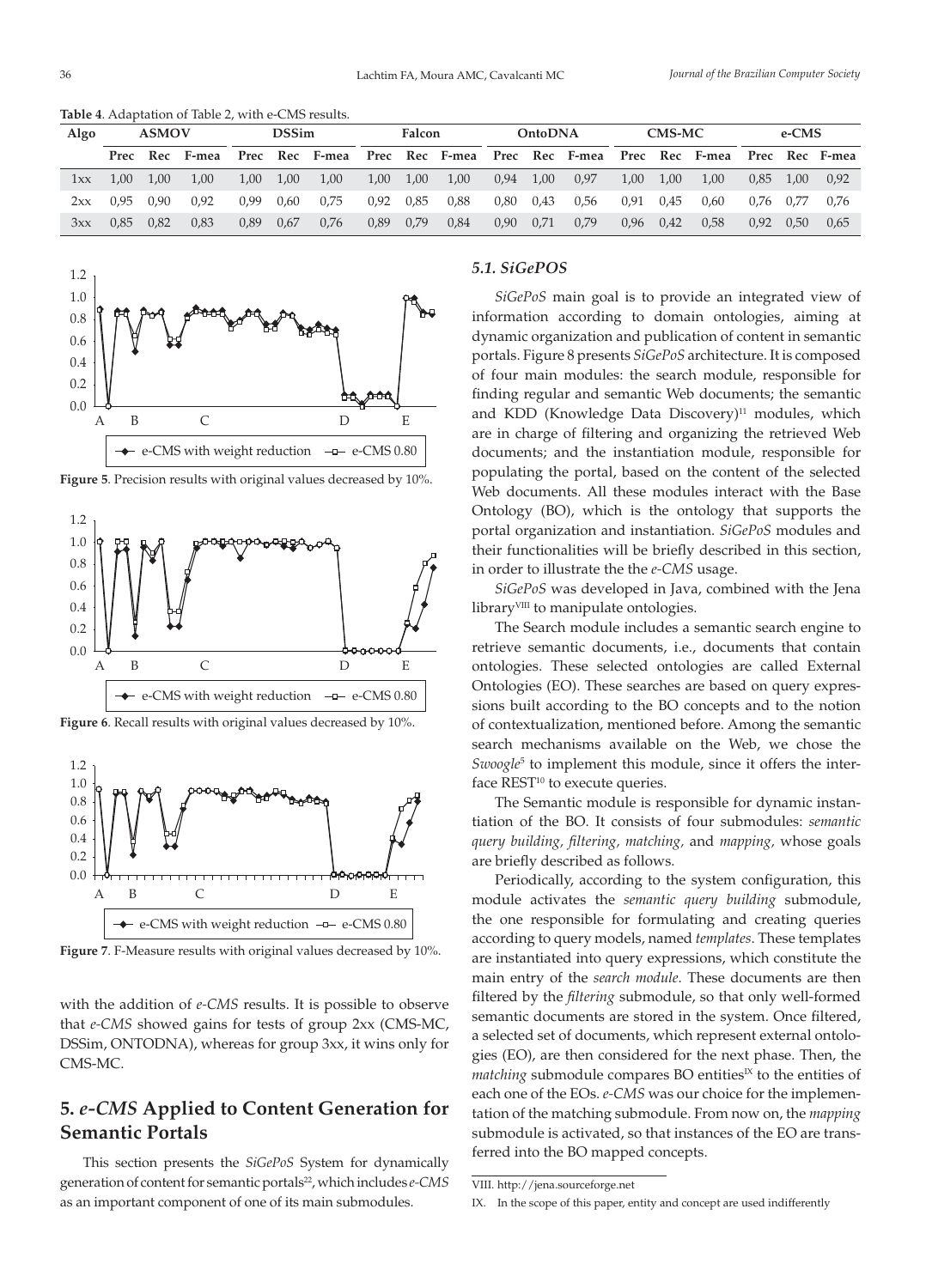

**Figure 8**. An architecture for Content Generation for Semantic Portals.

The Semantic Query Building submodule is responsible for creating and sending semantic queries to be processed by the search module. It considers the notion of context<sup>32</sup>, where an ontology concept may be used in the search expression to restrain the search results.

Based on the domain ontology concepts and properties, we have built a list of terms and corresponding synonyms in Portuguese and in English, which constituted a dictionary on the educational domain. Query expressions are built according to two templates, with the help of this dictionary. Each template is configured based on the following definitions: a) main concepts: correspond to the first level of the ontology, i.e., they are the children of the root concept (thing); b) subordinated concepts: all the concepts that are descendants of the first level; c) equivalent concepts: those concepts that have similarities (synonyms) with the ontology concept; d) domain concepts: those concepts that play the role of subject in the triple: *subject, predicate* and *object* of ontological languages; and e) range concepts: those concepts that play the role of *object* in the triple.

Both templates are specified in BNF notation, as described next.

Template 1 (Figure 9) includes main concepts and their subordinated children until the second level of the ontology, where equivalent concepts, taken from the educational dictionary, are associated with each concept in the template.

Template 2 (Figure 10) is defined as a triple, which is composed by the *domain* concept, the *range* concept, and the relationship between them. Additionally, it includes the concepts subordinated to the *range* concept and all the equivalent terms corresponding to all concepts and relationships within the template.

The boolean operator AND is then added to the query, to ensure the relationship and *range* participation in the template.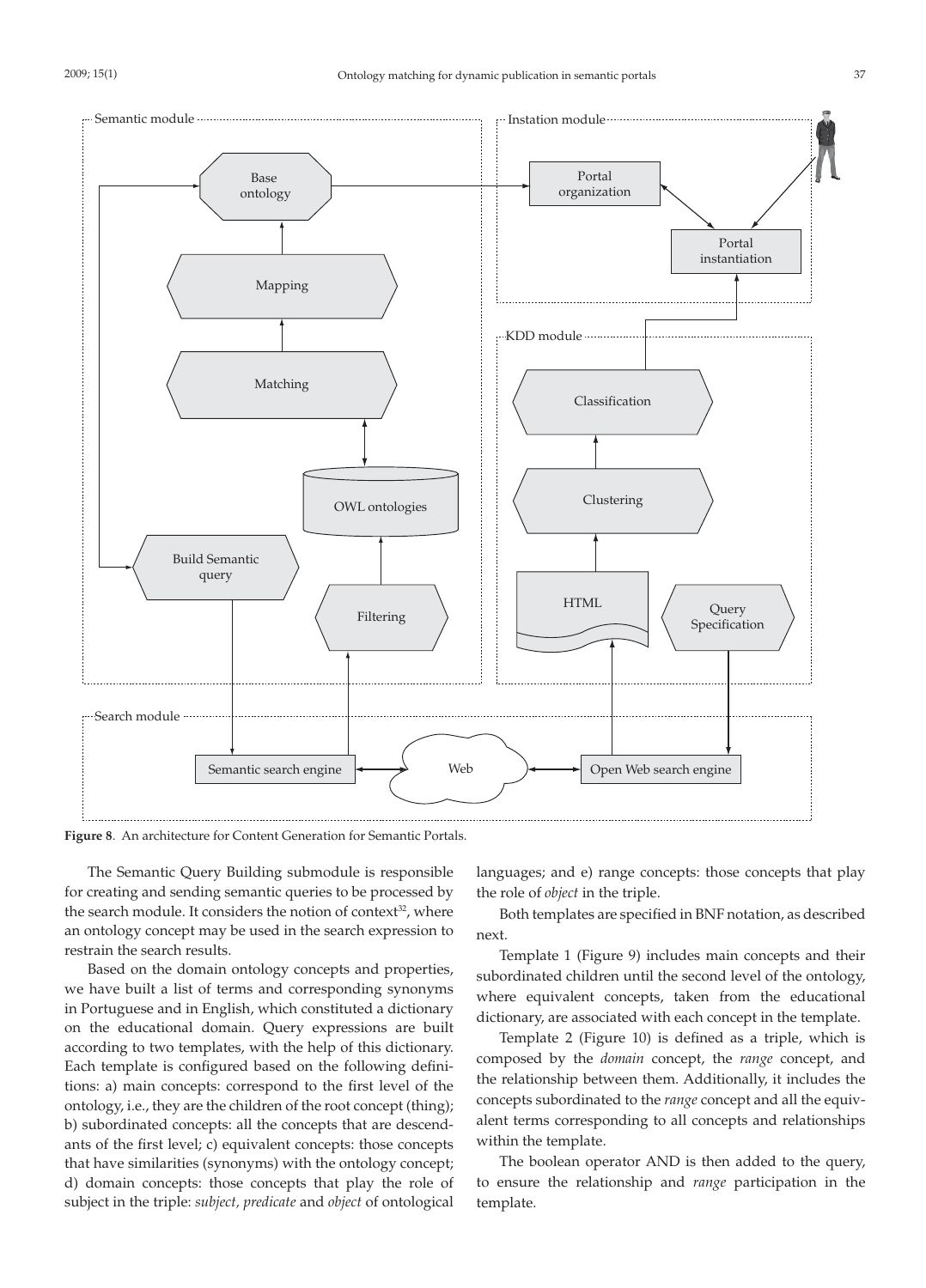

**Figure 9**. BNF specification of Template 1.



**Figure 10**. BNF specification of Template 2.

Some query examples expressed using these templates (Figure 11 and Figure 12), will be described further, taking into account our case study on the educational domain, named BOEDU (Base Ontology on EDUcation) and presented in Figure 13. BOEDU was developed as the pillar for the

<query\_1>::= (Education\_Program) OR (Academic\_ Program OR educational\_activity OR Course OR Programa\_Acadêmico OR Ensino\_acadêmico) OR (Higher Education Program OR Extensional Course\_Program)

**Figure 11**. Example of a query instance according to Template 1.

<query\_2>::= (Finantial\_Institution\_for\_ Research\_Support) AND (supplies\_Funding) AND (Academic\_Funding) OR (International\_Student\_ Program Cooperation OR Scholarships Support Program) OR (Institution for Research Support OR sponsors OR provides funding for OR prove recursos\_para OR fomenta OR Finantial\_Aid OR Finantial academic support OR Finantial Assistance OR Fomento acadêmico OR Fomento pesquisa)





**Figure 13**. BOEDU – The Base Ontology for the Educational Portal.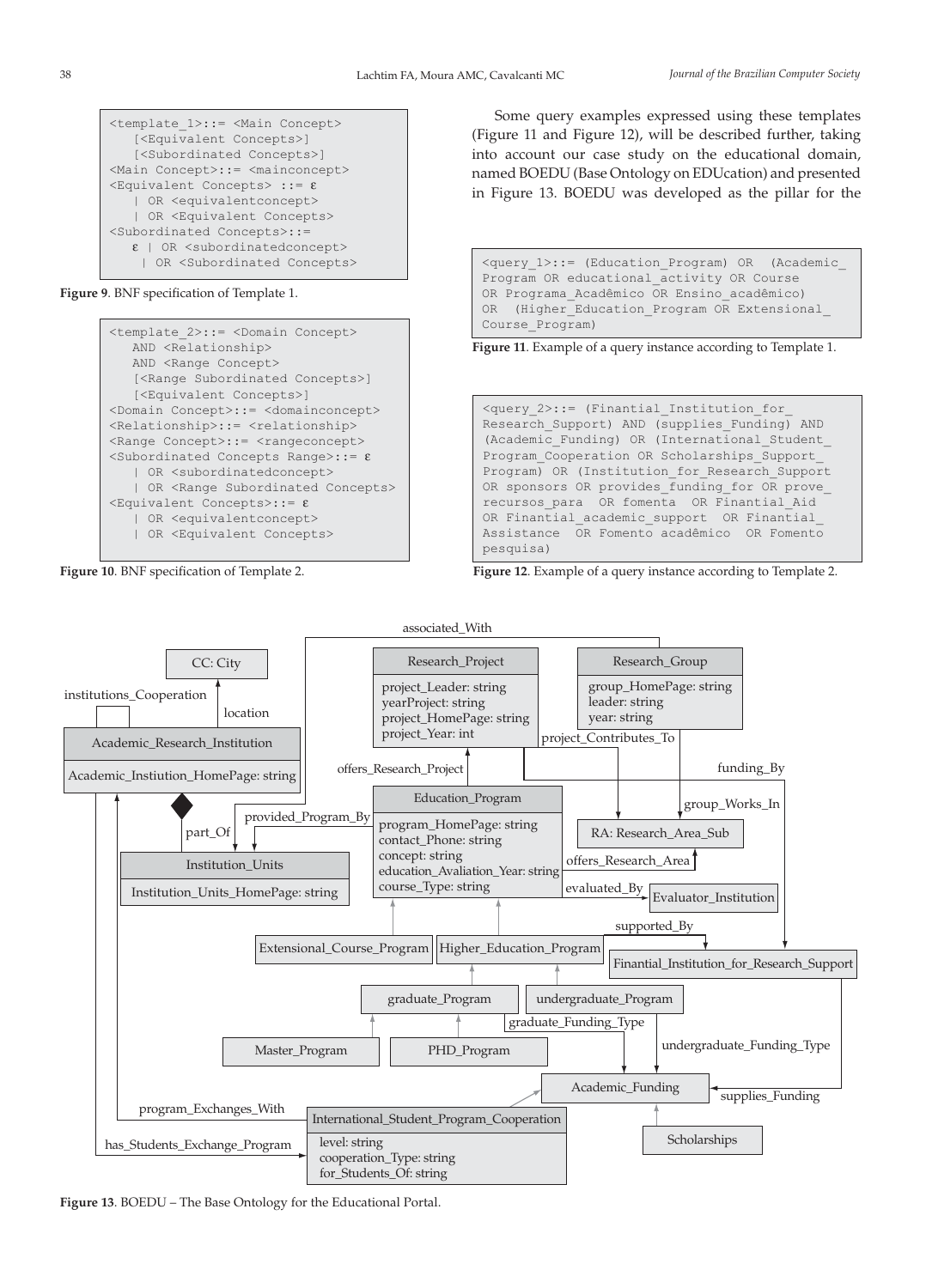semantic portal POSEDU<sup>X</sup> (Semantic Portal in Education)<sup>23</sup>, considering concepts of real educational data in Brazil and a list of issues required by a target public with major interest in such an educational portal. However, we also extended our analysis to many educational portals, with a major focus on graduate and undergraduate programs in Brazil and in other countries, as well as on institutional portals that provide grants to support activities such as research and teaching.

The first query example, showed in Figure 11, is based on Template 1. It aims at finding ontologies including higher education programs (Higher\_Education\_Program) or extensional programs (Extensional\_Course\_Program).

This query is composed of the main concept *Education\_ Program* (defining the query context) and its equivalent concepts, both in Portuguese and in English (*Academic\_ Program, educational\_activity, Course , Programa\_Acadêmico*  and *Ensino\_acadêmico*), separated by the Boolean operator OR. Finally, the subordinated concepts *Higher\_Education\_ Program* and *Extensional\_Course*\_*Program,* corresponding to the query subject, are associated to the main concept (*Education\_Program*).

The second query example presented in Figure 11 is based on Template 2. It aims at finding ontologies corresponding to institutions that provide grants for educational programs, such as graduate and under-graduate programs, offering fellowships and international cooperation programs.

In this example, a triple is composed of: the domain concept Finantial\_Institution\_for\_Research\_Support, the relationship *supplies\_Funding* and the range concept International\_Student\_ Program\_Cooperation and Scholarships\_Support\_Program, separated by the Boolean operator OR. It considers the synonyms (in both languages) of the domain and subordinated concepts, range and relationships, represented by the terms: *Institution\_for\_Research\_ Support*, *sponsors*, *provides* \_ *funding* \_*for*, prove\_recursos\_para, *fomenta*, *Finantial*\_*Aid*, *Finantial*\_*academic*\_*support*, *Finantial\_Assistance*, *Fomento acadêmico* and *Fomento pesquisa*.

Hence, the expressions generated based on those templates will be input to the search module, and submitted to semantic and open Web search engines. Based on these expressions, the semantic search engine in *SiGePoS* (*Swoogle*<sup>5</sup> ) returns a set of semantic documents, or External Ontologies (EOs).

The set of EOs, returned by the Search module, is then filtered by the Filtering submodule. It discards bad-formed XML documents, and those with erroneous HTTP addresses, selecting only those documents in OWL format. Files with extension DAML and RDF, are also discarded in the current implementation, but should be selected in the near future.

The set of EOs selected by the Filtering submodule becomes available for the Matching submodule. Using *e-CMS*, each EO is matched to the BO. Based on the matching results, EO instances are transferred into the BO entities. This is done by the Mapping submodule.

Finally, although the KDD and Instantiation modules are not directly related to the *e-CMS* mechanism, they both take part in the *SiGePoS* functionality. The KDD module is responsible for filtering, clustering and classifying open Web documents, coming from the Search module. The Instantiation module processes BO instances and a set of related links, respectively coming from the semantic and KDD modules. These instances are used to populate the portal, presenting an organized and updated view of the information on a specific domain (BO domain)<sup>23</sup>.

#### *5.2. Case study*

In order to demonstrate a real application of the *e-CMS* algorithm, a case study has been developed, considering the ontology of the *Lehigh* University on the educational domain<sup>21</sup>. It is worth observing that this ontology, retrieved from the Web, did present very few instances. Since it represented an interesting educational example for our tests, we decided to increase the number of instances, populating them manually with instances retrieved from its own portal.

Different types of tests have been performed to verify the *e-CMS* matching of the Lehigh university ontology. Similarity calculation results between concepts of the BO and the EO were measured taking into account synonyms of concepts and properties, as well as their influence in the ontologies hierarchy structure.

Figure 14 presents the two ontologies that take part in this case study: the BOEDU as the BO, and that of Lehigh University (NS:http://swat.cse.lehigh.edu/onto/univ*bench. owl\#*), considered as an EO. Table 5 shows some relationships detected in both ontologies.The tests performed are described as follows:

- i. With/without using a synonyms dictionary: the first test did not include synonyms. In this case, when compared to the set of matches presented in Table 5, which considered the use of synonyms, only the match between concepts EO:*ResearchGroup* and BO:*Research\_ Group* have been selected by the *Edit Distance* algorithm, resulting 0.860 as the similarity value. It is worth noticing that even when synonyms are considered, the concepts EO:*Research* BO:*Research\_Sub\_Area* present a low similarity value (<0.80), meaning this match was discarded. The reason for this is that they did not present any compatible ancestors: *thing* and *work* respectively, which did not have any property in common either.
- ii. Modifying hierarchies: the EO hierarchy has been changed in order to evaluate the influence of the concepts hierarchy in both ontologies, as presented in Figure 15. After this modification, the pair of concepts EO:*Research* and BO:*Research\_Sub\_Area* had a significant increase in its matching similarity value, to 0.898. This was expected, since *Research* and *Research\_Sub\_ Area* were at the same hierarchy level. Similarly, there was an increase from 0.889 to 0.894, on the similarity value of the pair of concepts (EO:University, BO:Academic\_Research\_Institution).
- iii. Eliminating/Creating properties: the EO properties *AffiliatedOrganizationOf, subOrganizationOf,* and *researchProject,* shown in Figure 16, were eliminated.

X. www.comp.ime.eb.br/~posedu.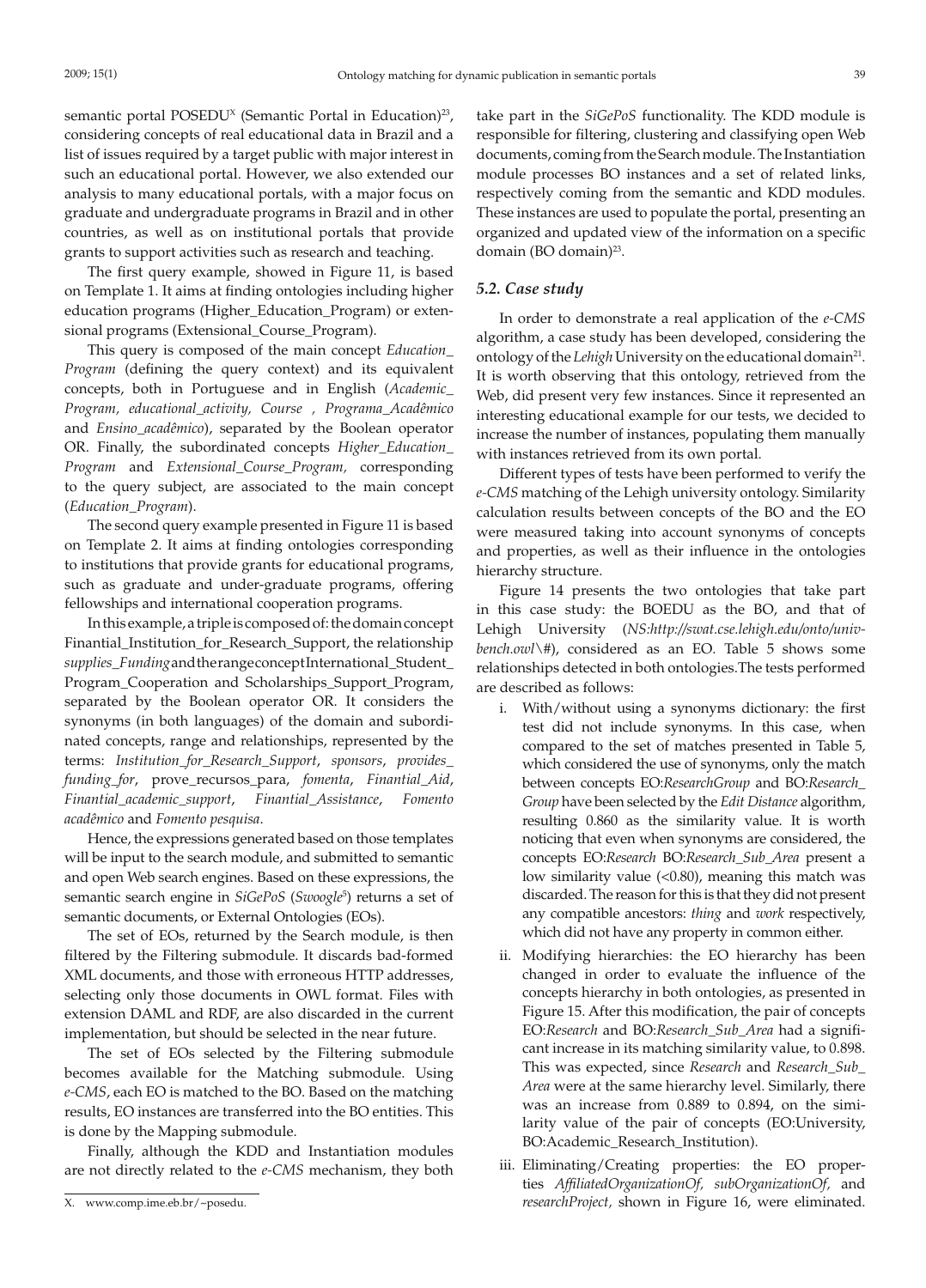| Base Ontology (BO)                                                                                                                                                                                                                                                                                                                                                                                                                                                                                                                                    | Lehigh Ontology (EO)                                                                                                                                                                                                                                                                                                                                                                                              |
|-------------------------------------------------------------------------------------------------------------------------------------------------------------------------------------------------------------------------------------------------------------------------------------------------------------------------------------------------------------------------------------------------------------------------------------------------------------------------------------------------------------------------------------------------------|-------------------------------------------------------------------------------------------------------------------------------------------------------------------------------------------------------------------------------------------------------------------------------------------------------------------------------------------------------------------------------------------------------------------|
| Academic_Funding<br>$\blacktriangledown$ $\Box$<br>International_Student_Program_Cooperation<br>Scholarships_Support_Program<br>Academic Research Institution<br>Academic_Research_Institution_Entity<br>CC: City<br>Education_Program<br>Extensional_Course_Program<br>Higher_Education_Program<br>Graduation_Program<br>Master_Program<br>PHD_Program<br>Undergraduation_Program<br>Evaluation Institution<br>Finantial_Institution_for_Research_Support<br><b>Institution Units</b><br>RA: Research Sub Area<br>Research_Group<br>Research_Project | Organization<br>College<br>Department<br>Institute<br>Program<br>ResearchGroup<br>University<br>Person<br>Chair<br>Director<br>Employee<br>AdministrativeStaff<br>Faculty<br>GraduateStudent<br>ResearchAssistant<br>Student<br>TeachingAssistant<br>Publication<br>Article<br><b>Book</b><br>Manual<br>Software<br>Specification<br><b>UnofficialPublication</b><br>Schedule<br>Work<br>Course<br>GraduateCourse |
|                                                                                                                                                                                                                                                                                                                                                                                                                                                                                                                                                       | Research                                                                                                                                                                                                                                                                                                                                                                                                          |

**Figure 14**. Partial view of BO and EO ontologies.



**Figure 15**. Changing the hierarchical structure of the EO.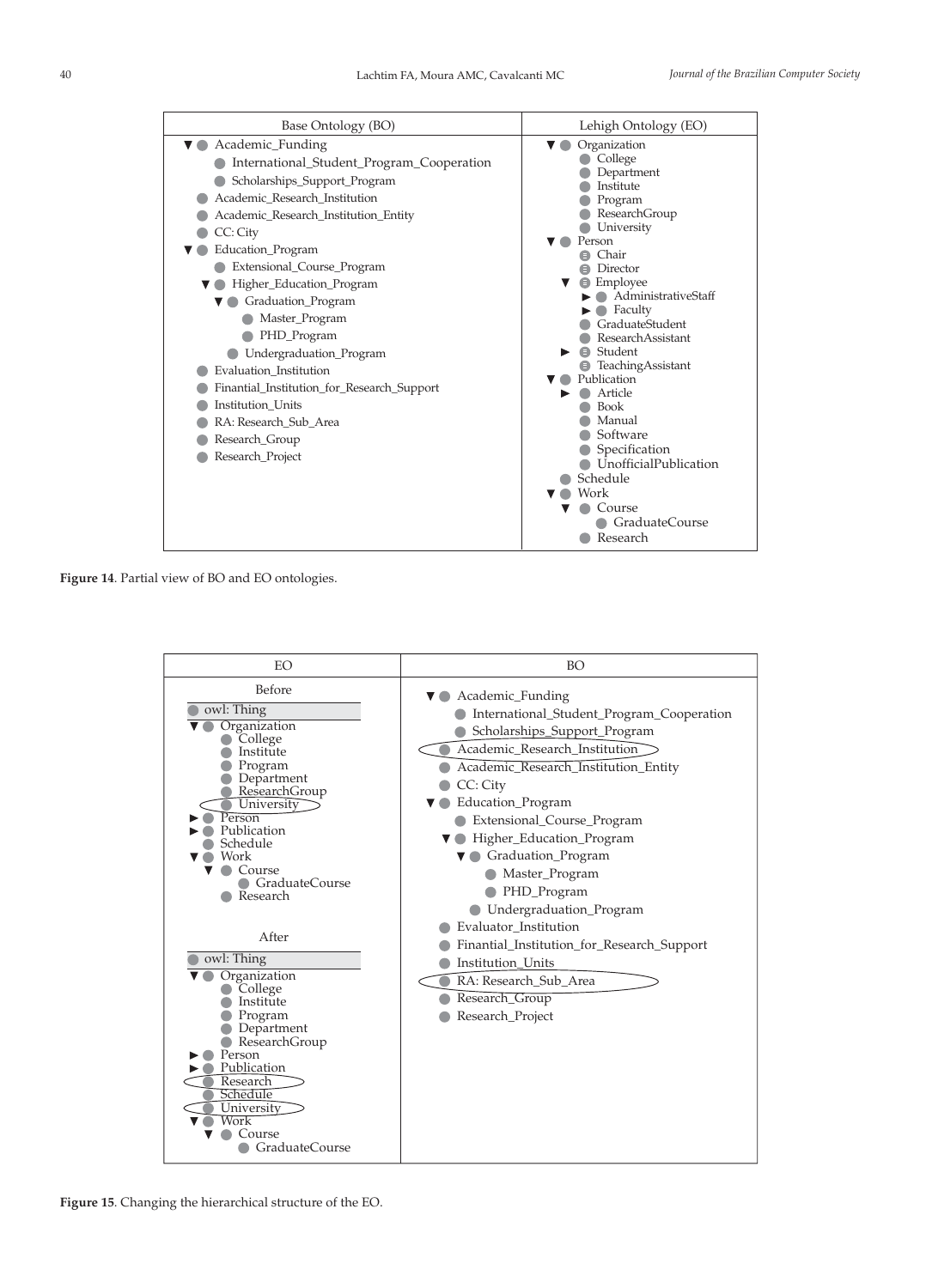#### **Table 5**. Relationships of the EO and BO ontologies.

|                               | Properties of the EO |              | Properties of the BO        |                                     |                                     |  |  |
|-------------------------------|----------------------|--------------|-----------------------------|-------------------------------------|-------------------------------------|--|--|
| Affiliated<br>Organization_Of | Organization         | Organization | Institutions<br>Cooperation | Academic<br>Research<br>Institution | Academic<br>Research<br>Institution |  |  |
| subOrganizationOf             | Organization         | Organization | Part Of                     | Institution<br>Units                | Academic<br>Research<br>Institution |  |  |
| Research<br>Project           | Research<br>Group    | Research     | Group<br>Works In           | Research<br>Group                   | Research<br>Sub Area                |  |  |



**Figure 16**. A relationships subset of the EO.

Without this information, similarity values decreased when compared to results shown in Table 6, since only the edit *distance* algorithm and the synonyms dictionary have been considered. The similarity value of the pair of concepts EO:*Organization* and BO:*Academic\_ Research\_Institution* decreased from 0.898 to 0.870. This situation was propagated to both concepts descendants and their corresponding matches. The similarity values of the pair of concepts EO:*ResearchGroup* and BO:*Research\_Group* also decreased*.*

Another interesting situation occurred when property EO:provided\_Program\_by, was created (as shown in Figure 16), associating the concepts EO:Course and EO:Department. Table 7 shows that similarity values for this matching pair increased from 0.818 to 0.847.

It is worth noticing that whenever instances are transferred, the relationships derived from the corresponding concept properties are also transferred. For example, as an Institution\_Unit is part of an Academic\_Research\_Institution, instances Center\_for\_Polymer\_Science\_and\_Engineering and Lehigh\_University are associated via that property.

The tests comfirmed it was possible to verify that the *e-CMS* mechanism presented the expected behavior. In order

| Table 6. Matching results considering synonyms. |  |  |
|-------------------------------------------------|--|--|
|-------------------------------------------------|--|--|

| EO (Lehigh)    | <b>BO (BOEDU)</b>             | Simil. |
|----------------|-------------------------------|--------|
| Research       | Research Sub Area             | 0.716  |
| GraduateCourse | Graduate_Program              | 0.857  |
| ResearchGroup  | Research_Group                | 0.980  |
| University     | Academic_Research_Institution | 0.889  |
| Department     | Institution Units             | 0.887  |
| Course         | Education_Program             | 0.818  |
| Organization   | Academic_Research_Institution | 0.898  |
| Institute      | Institution Units             | 0.887  |

to illustrate the results of the matching and mapping processes for the Lehigh case study, a snapshot of the POSEDU portal is presented in Figure 17, which shows instances of the matched concepts that were transferred to their corresponding concepts at BOEDU. For example, some Educational\_Programs (BOEDU) new instances, originally at the Lehigh ontology, such as Civil\_Engineering, Computer\_ Science, Electrical\_Engineering, etc., now appear at the POSEDU portal.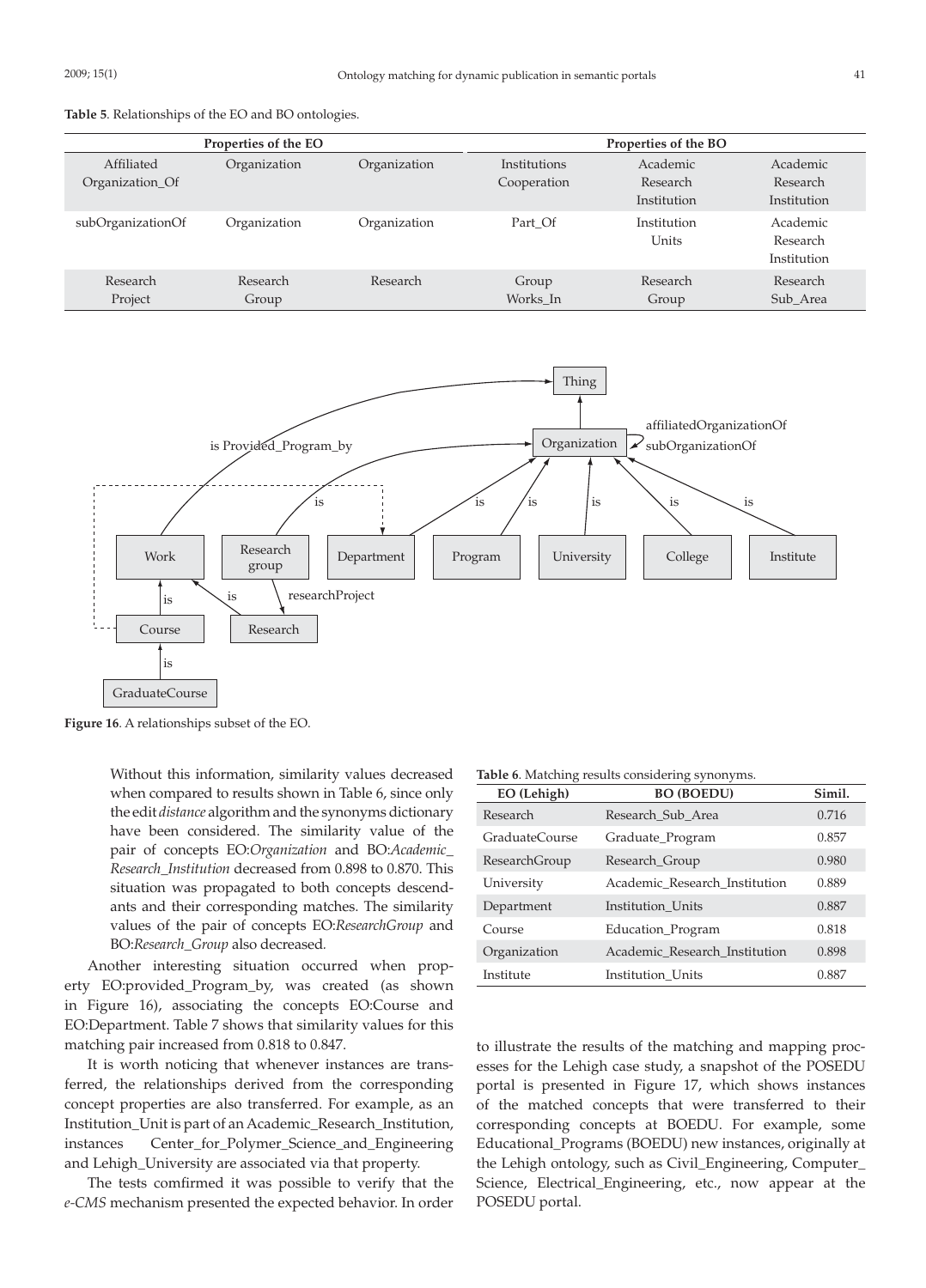| EO (Lehigh)    | <b>BO (BOEDU)</b>             | Similarity |
|----------------|-------------------------------|------------|
| Research       | Research Sub Area             | 0.716      |
| GraduateCourse | <b>Graduation Program</b>     | 0.857      |
| ResearchGroup  | Research Group                | 0.948      |
| University     | Academic Research Institution | 0.870      |
| Department     | Institution Units             | 0.876      |
| Course         | <b>Education Program</b>      | 0.847      |
| College        | Academic Research Institution | 0.870      |
| Organization   | Academic Research Institution | 0.870      |
| Institute      | Institution Units             | 0.876      |

**Table 7**. Matching results considering properties influence.

| ir                                                                                                                                                                                                                                  | Resultados atuais da busca                                                                                                                                                                                     |  |  |  |  |
|-------------------------------------------------------------------------------------------------------------------------------------------------------------------------------------------------------------------------------------|----------------------------------------------------------------------------------------------------------------------------------------------------------------------------------------------------------------|--|--|--|--|
| a<br>todos os itens<br>sluda?<br>filtrar resultado.<br><b>Atual</b>                                                                                                                                                                 | Os resultados a seguir se referem a todos os itens filtrados pelo<br>conjunto atual de facetas selecionadas. Você pode refinar sua busca<br>selecionando uma faceta adicional no menu à esquerda.              |  |  |  |  |
| Home                                                                                                                                                                                                                                | Programa Educacional: Instituicao de Ensino/Pesquisa > Lehigh                                                                                                                                                  |  |  |  |  |
| Recomeçar busca                                                                                                                                                                                                                     | University [X]<br>[clique no X para remover um filtro]                                                                                                                                                         |  |  |  |  |
| Programa Educacional:<br>胎<br>Instituicao de<br>Ensino/Pesquisa<br>> Lehigh University [X]<br>Center for Polymer Science and<br>Engineering (CPSE)(1)  <br>Computer Science and<br>Engineering (CSE)(1)<br>Department of Biological | Resultados: 1 a 6 de 6<br>Civil Engineering (Programa Educacional)<br>Diploma Acadêmico:<br>Instituição de Ensino/Pesquisa: Lehigh University<br>Computer Science (Programa Educacional)<br>Diploma Acadêmico: |  |  |  |  |
| Sciences(1)   Department of<br>Civil & Environmental<br>Engineering(1)   Electrical and<br>Computer Engineering (ECE)(1)<br>I Industrial and Systems                                                                                | Instituição de Ensino/Pesquisa: Lehigh University<br><b>Electrical Engineering (Programa Educacional)</b><br>Diploma Acadêmico:<br>Instituição de Ensino/Pesquisa: Lehigh University                           |  |  |  |  |
| Engineering (ISE)(1)<br>Visitados recentemente:                                                                                                                                                                                     | <b>Industrial Engineering (Programa Educacional)</b><br>Diploma Acadêmico:<br>Instituição de Ensino/Pesquisa: Lehigh University                                                                                |  |  |  |  |
|                                                                                                                                                                                                                                     | Molecular Biology (Programa Educacional)<br>Diploma Académico:<br>Instituição de Ensino/Pesquisa: Lehigh University                                                                                            |  |  |  |  |

**Figure 17**. Adding Lehigh instances to POSEDU**.**

# **6. Conclusion**

This work introduced *e-CMS*, an extension of the *CMS* mechanism for similarity calculation, used in the ontology matching process. *e-CMS* has been evaluated according to the benchmark proposed by the OAEI initiative. Various tests have been applied over a set of ontologies, variating some parameters (threshold and properties weights). They showed that *e-CMS* presented very good results for recall when compared to original *CMS*, and better results, in most cases, for precision and recall when compared to *CMS-StrutCano*. Although *CMS*-*MC* showed better performance than *e-CMS* on precision, we considered it not very significant, since it was due to the fact *CMS-MC* uses the best results of a predefined subset of CMS original algorithm combinations.

*e-CMS* was developed as part of the *SiGePoS* system (matching module), created to generate content for semantic portals contents within a specific domain.

As future work we intend to increment *e-CMS* with other lexical resources, in order to improve the process of detecting possible redundancies coming from different ontologies, and false agreements. Since the main goal is to allow portal ontology to interoperate with other ontology domains, and considering that the same concept may have different senses,

a disambiguation process is required to select the most probable intended sense of a term, considering its possible meanings. Additionally, we intend to explore new proposed algorithms, such as ASMOV and DSSIM, and further incorporate them into future versions of the *SiGePos* system.

## **Acknowledgements**

This work has been supported by FAPERJ (proc. E-26/151.304/2007), CAPES and CNPq (proc. 308809/2005-0).

## **References**

- 1. Brickley D, Buswell S, Matthews BM, Miller L, Reynolds D, Wilson MD. Semantic web advanced development for Europe (SWAD-Europe). In: *Proceedings of the First International Semantic Web Conference on The Semantic Web; 2002; Sardinia.* p. 409-413.
- 2. Choi N, Song Il. Y, Han H. Survey on ontology mapping. *ACM 3)'-/\$2ECORD* 2006; 35(3):34-41.
- 3. Corcho O, Gómez-Pérez A, López-Cima A, López-Garcia V, Suárez-Figueroa MC. ODESeW: automatic generation of knowledge portals for intranets and extranets. In: *Proceedings*  of the International Semantic Web; 2003; Florida. p. 802-817.
- 4. Dey AK. Understanding and using context. *Personal Ubiquitous Comput*. 2001; 5:4-7.
- 5. Ding L, Finin T, Joshi A, Pan R, Cost SR, Peng Y. et al. Swoogle: a search and metadata engine for the semantic web. In: *Proceedings of the 13th ACM Conference on Information and Knowledge Management*; 2004; Washington. p. 652-659.
- 6. Euzenat J, Shvaiko P. Ontology matching. Berlin Heidelberg: Springer-Verlag; 2007.
- 7. Euzenat J, Valtchev P. Similarity-based ontology alignment in OWL-Lite. In: *Proceedings of the 16th European Conference on Artificial Intelligence (ECAI'04)*; 2004; Valence. p. 333-337.
- 8. Euzenat J, Isaac A, Meilicke C, Shvaiko P, Stuckenschmidt H, Šváb O. et al. First results of the ontology alignment evaluation initiative 2007. Available from: <http://oaei. ontologymatching.org/2007/results/oaei2007.pdf>. Access in: 12/2008.
- 9. Felicíssimo CH. Semantic interoperability on the Web: a strategy for ontologies taxonomic alignement [Dissertation]. Rio de Janeiro: Pontifícia Universidade Católica - PUC; 2004.
- 10. Fielding RT. *Architectural styles and the design of network-based software architectures* [Thesis]. Irvine: University of California; 2000.
- 11. Frawley WJ, Piatetsky-Shapiro G, Matheus CJ. Knowledge discovery in databases: an overview. *AI Magazine*; 1991. 13(3):58-70.
- 12. Ganter B, Wille R. Applied lattice theory: formal concept analysis. Available from: <http://www.math.tudresden. de/~ganter/psfiles/concept.ps>. Access in: 12/2008.
- 13. Gruber TR. Towards principles for the design of ontologies used for knowledge sharing. In: Guarino N, Poli R. (Eds.). *Formal ontology in conceptual analysis and knowledge representation*. The Netherlands: Kluwer Academic Publishers; 1993.